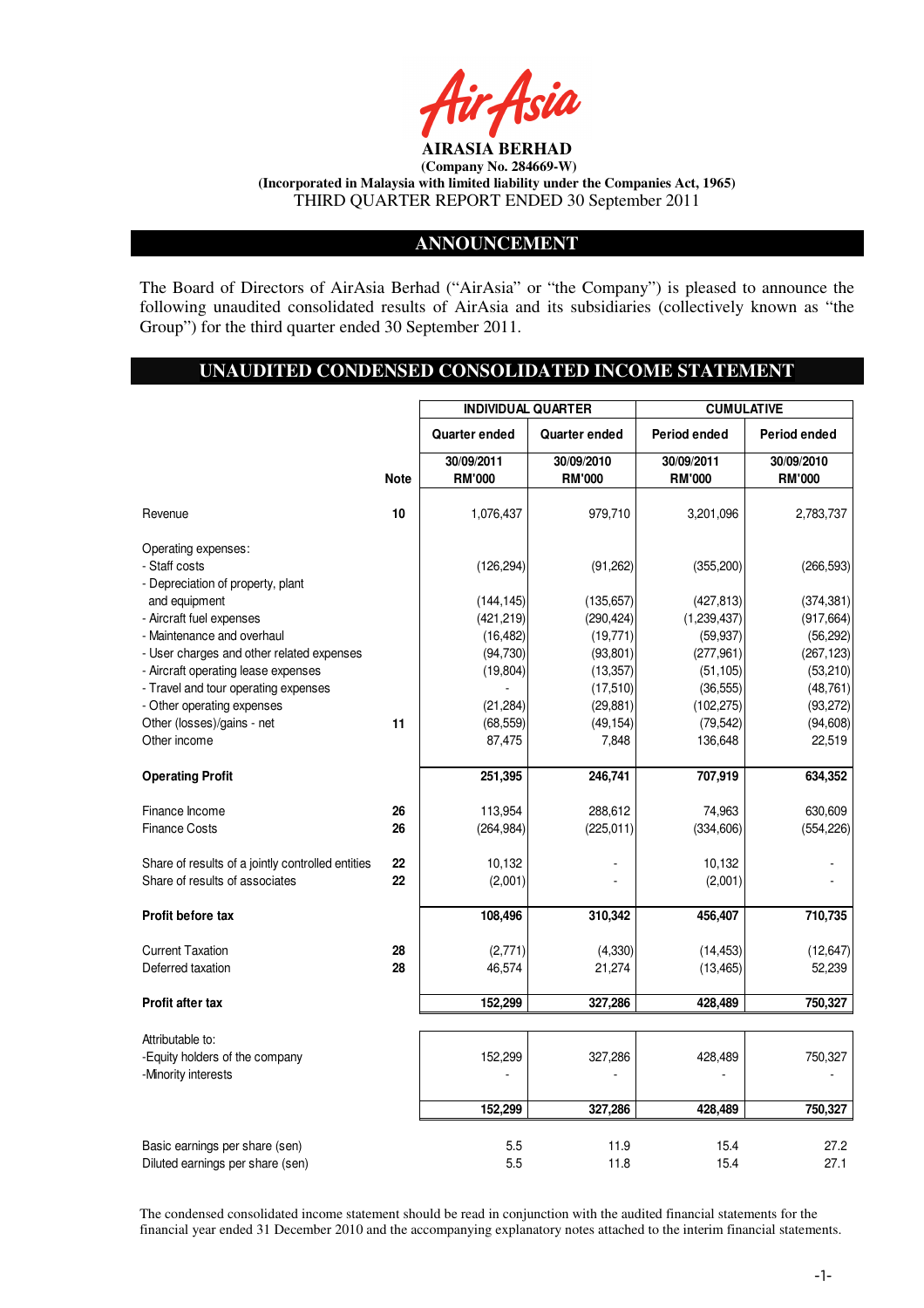ir Asia

# **UNAUDITED CONDENSED CONSOLIDATED STATEMENT OF COMPREHENSIVE INCOME**

|                                                                                                          |             | <b>INDIVIDUAL QUARTER</b>   |                             | <b>CUMULATIVE</b>           |                             |
|----------------------------------------------------------------------------------------------------------|-------------|-----------------------------|-----------------------------|-----------------------------|-----------------------------|
|                                                                                                          |             | Quarter ended               | Quarter ended               | Year ended                  | Year ended                  |
|                                                                                                          | <b>Note</b> | 30/09/2011<br><b>RM'000</b> | 30/09/2010<br><b>RM'000</b> | 30/09/2011<br><b>RM'000</b> | 30/09/2010<br><b>RM'000</b> |
| Profit/(Loss) for the period                                                                             |             | 152,299                     | 327,286                     | 428,489                     | 750,327                     |
| Other comprehensive income / (loss)<br>Cash flow hedges                                                  | 12          | (70, 848)                   | 45,316                      | (13, 406)                   | 15,360                      |
| Total comprehensive income/(loss)<br>for the period                                                      |             | 81,451                      | 372,602                     | 415,083                     | 765,687                     |
| Total comprehensive income/(loss) attributable to:<br>Equity holders of the company<br>Minority Interest |             | 81,451                      | 372,602                     | 415,083                     | 765,687                     |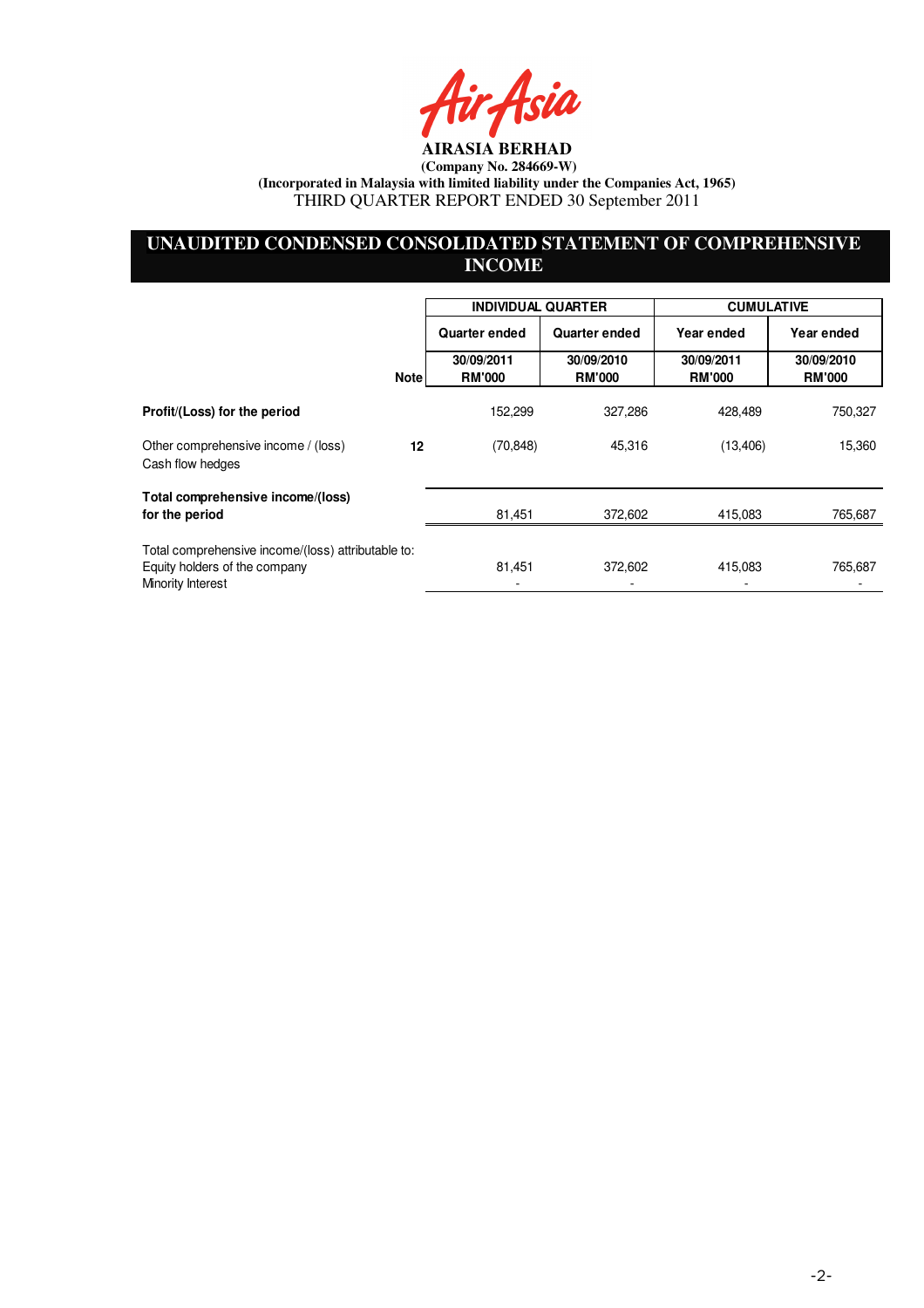fir<sub>t</sub>fsia

# **UNAUDITED CONDENSED CONSOLIDATED CASH FLOW STATEMENTS**

|                                                                            | <b>PERIOD ENDED</b>         | <b>PERIOD ENDED</b>         |
|----------------------------------------------------------------------------|-----------------------------|-----------------------------|
|                                                                            | 30/09/2011<br><b>RM'000</b> | 31/12/2010<br><b>RM'000</b> |
| <b>CASH FLOWS FROM OPERATING ACTIVITIES</b>                                |                             |                             |
| Profit/(Loss) before taxation                                              | 456,407                     | 1,098,856                   |
| Adjustments:                                                               |                             |                             |
| Property, plant and equipment<br>- Depreciation                            | 427,813                     | 519,984                     |
| - Impairment                                                               |                             | 6,996                       |
| - Gain on disposal                                                         | (98, 295)                   | (1,311)                     |
| Amortisation of long term prepayments<br>Amortisation of other investments | 14,807<br>6                 | 24,741<br>12.               |
| Unwinding of discount on intercompany receivables                          | (15,036)                    | (9,647)                     |
| Fair value losses on derivative financial intruments                       | 49,308                      | 295,028                     |
| Net unrealised foreign exchange (gain)/loss<br>Interest expense            | 30,300<br>281,284           | (586, 755)<br>374,364       |
| Interest income                                                            | (29, 694)                   | (66, 699)                   |
|                                                                            | 1,116,899                   | 1,655,569                   |
| <b>Changes in working capital</b>                                          |                             |                             |
| <b>Inventories</b><br>Receivables and prepayments                          | (206)<br>(284, 328)         | 3,311<br>(162, 883)         |
| Trade and other payables                                                   | 168,273                     | 63,453                      |
| Intercompany balances                                                      | 131,892                     | 393,568                     |
| Cash generated from / (used in) operations                                 | 1,132,531                   | 1,953,018                   |
| Interest paid                                                              | (349,092)                   | (379,099)                   |
| Interest received                                                          | 29,694                      | 57,052                      |
| Tax paid<br>Net cash from / (used in) operating activities                 | (12, 564)<br>800,569        | (11,808)<br>1,619,163       |
|                                                                            |                             |                             |
| <b>CASH FLOWS FROM INVESTING ACTIVITIES</b>                                |                             |                             |
| Property, plant and equipment<br>- Additions                               | (376, 028)                  | (1,902,833)                 |
| - Proceeds from disposal                                                   | 366,295                     |                             |
| Purchase of AFS Financial Asset                                            |                             | (16,000)                    |
| Deposit on aircraft purchase<br>Long term prepayments                      | (106, 661)<br>(14,308)      | 50,808                      |
| Investment in an associate                                                 | (11, 042)                   |                             |
| Investment in a jointly controlled entity                                  | (121, 806)                  |                             |
| Net cash used in investing activities                                      | (263, 550)                  | (1,868,025)                 |
| <b>CASH FLOWS FROM FINANCING FACILITIES</b>                                |                             |                             |
| Proceeds from allotment of shares                                          | 4,798                       | 16,948                      |
| Hire purchase instalments paid                                             | (15)                        | (57)<br>1,562,856           |
| Proceeds from borrowings<br>Dividend paid                                  | 293,552<br>(76, 965)        |                             |
| Repayment of borrowings                                                    | (616, 656)                  | (572, 580)                  |
| Deposits pledged as securities                                             | (876)                       | (942)                       |
| Net cash from financing activities                                         | (396, 162)                  | 1,006,225                   |
| <b>NET INCREASE/(DECREASE)</b>                                             |                             |                             |
| FOR THE FINANCIAL PERIOD                                                   | 140,857                     | 757,363                     |
| <b>CASH AND CASH EQUIVALENTS AT BEGINNING</b>                              |                             |                             |
| OF THE FINANCIAL PERIOD<br><b>CASH AND CASH EQUIVALENTS AT END OF</b>      | 1,475,828                   | 718,465                     |
| <b>FINANCIAL PERIOD*</b>                                                   | 1,616,685                   | 1,475,828                   |
|                                                                            |                             |                             |

\* The balance at end of financial period excludes fixed deposits of RM29.665 million (31/12/10: RM28.789 million) pledged with licensed bank as securities for banking facilities granted to the Company

This Condensed Consolidated Cash Flow Statement should be read in conjunction with the Annual Financial Statements for the financial year ended 31 December 2010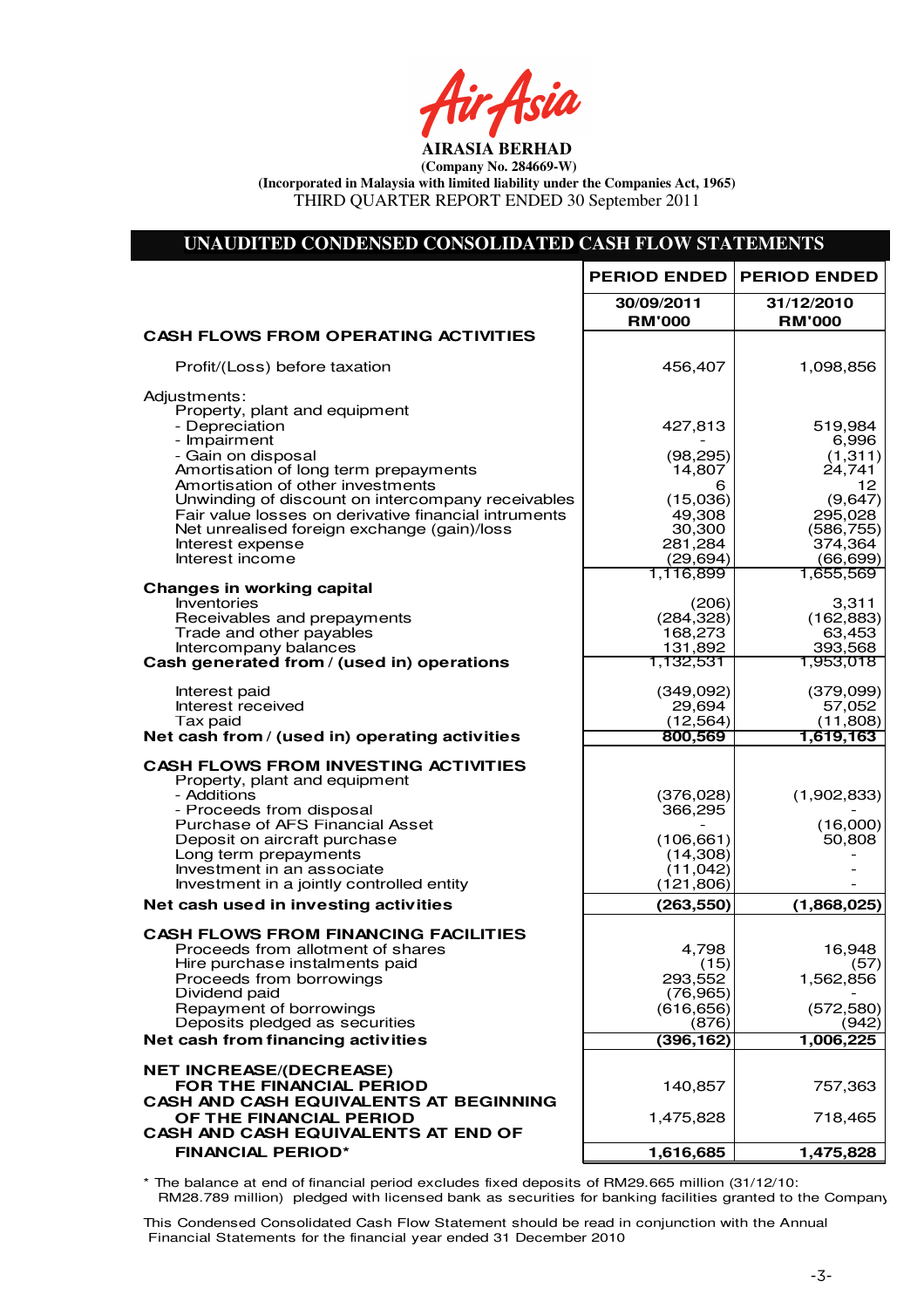fir<sub>t</sub>fsia

# **UNAUDITED CONDENSED CONSOLIDATED STATEMENT OF FINANCIAL POSITION**

|                                                                   |             | <b>AS AT</b>      | <b>AS AT</b>      |
|-------------------------------------------------------------------|-------------|-------------------|-------------------|
|                                                                   |             |                   |                   |
|                                                                   |             | 30/09/2011        | 31/12/2010        |
|                                                                   | <b>Note</b> | <b>RM'000</b>     | <b>RM'000</b>     |
| <b>NON CURRENT ASSETS</b>                                         |             |                   |                   |
| Property, plant and equipment                                     | 14          | 8,998,736         | 9,318,041         |
| Investment in associates                                          | 22          | 11,071            | 29                |
| Investment in a jointly controlled entity                         | 22          | 121,806           |                   |
| <b>AFS Financial Assets</b>                                       |             | 152,942           | 152.942           |
| Other investment                                                  |             | 19                | 25                |
| Goodwill                                                          |             | 8.738             | 8,738             |
| Deferred tax assets                                               |             | 705,727           | 719,260           |
| Receivables and prepayments                                       |             | 23,094            | 23,593            |
| Amounts due from an associate<br>Derivative Financial Instruments | 33          | 117,964<br>44,686 | 117,964<br>25,544 |
|                                                                   |             | 10,184,783        | 10,366,136        |
| <b>CURRENT ASSETS</b>                                             |             |                   |                   |
| <b>Inventories</b>                                                |             | 17,759            | 17,553            |
| Receivables and prepayments                                       |             | 1,167,962         | 841,122           |
| Deposit on aircraft purchase                                      |             | 370,379           | 248,684           |
| Amounts due from a jointly controlled entity                      |             |                   | 99,802            |
| Amount due from associates                                        |             | 146,956           | 162,386           |
| Amount due from a related party                                   |             |                   |                   |
| Deposits, bank and cash balances                                  |             | 1,646,350         | 1,504,617         |
| Derivative Financial Instruments                                  | 33          |                   |                   |
|                                                                   |             | 3,349,406         | 2,874,164         |
| <b>CURRENT LIABILITIES</b>                                        |             |                   |                   |
| Trade and other payables                                          |             | 925,610           | 912,943           |
| Sales in advance<br>Derivative Financial Instruments              | 33          | 408,301<br>20,982 | 328,549           |
| Amount due to associate                                           |             | 5,143             | 5,223             |
| Amount due to a related party                                     |             | 41,774            | 41,262            |
| Amount due to a JV entity                                         |             | 17,933            |                   |
| Hire-purchase payables                                            |             |                   | 15.               |
| <b>Borrowings</b>                                                 | 32          | 597,467           | 553,967           |
| Current tax liabilities                                           |             | 3,521             | 1,632             |
|                                                                   |             | 2,020,731         | 1,843,591         |
| <b>NET CURRENT ASSETS</b>                                         |             | 1,328,675         | 1,030,573         |
|                                                                   |             |                   |                   |
| <b>NON CURRENT LIABILITIES</b>                                    |             |                   |                   |
| <b>Borrowings</b>                                                 | 32          | 7,015,843         | 7,302,884         |
| Derivative Financial Instruments                                  | 33          | 513,739           | 452,865           |
|                                                                   |             | 7,529,582         | 7,755,749         |
|                                                                   |             |                   |                   |
|                                                                   |             | 3,983,876         | 3,640,960         |
| <b>CAPITAL AND RESERVES</b>                                       |             |                   |                   |
| Share capital                                                     | 7           | 277,788           | 277,344           |
| <b>Share Premium</b>                                              |             | 1,225,947         | 1,221,594         |
| Foreign exchange reserve                                          |             | 485               | 485               |
| Retained earnings                                                 |             | 2,454,096         | 2,102,571         |
| <b>Other Reserves</b>                                             |             | 25,560            | 38,966            |
| Shareholders' funds                                               |             | 3,983,876         | 3,640,960         |
| Net assets per share attributable to ordinary                     |             |                   |                   |
| equity holders of the Company (RM)                                |             | 1.43              | 1.31              |

The condensed consolidated statement of financial position should be read in conjunction with the audited financial statements for the financial year ended 31 December 2010 and the accompanying explanatory notes attached to the interim financial statements.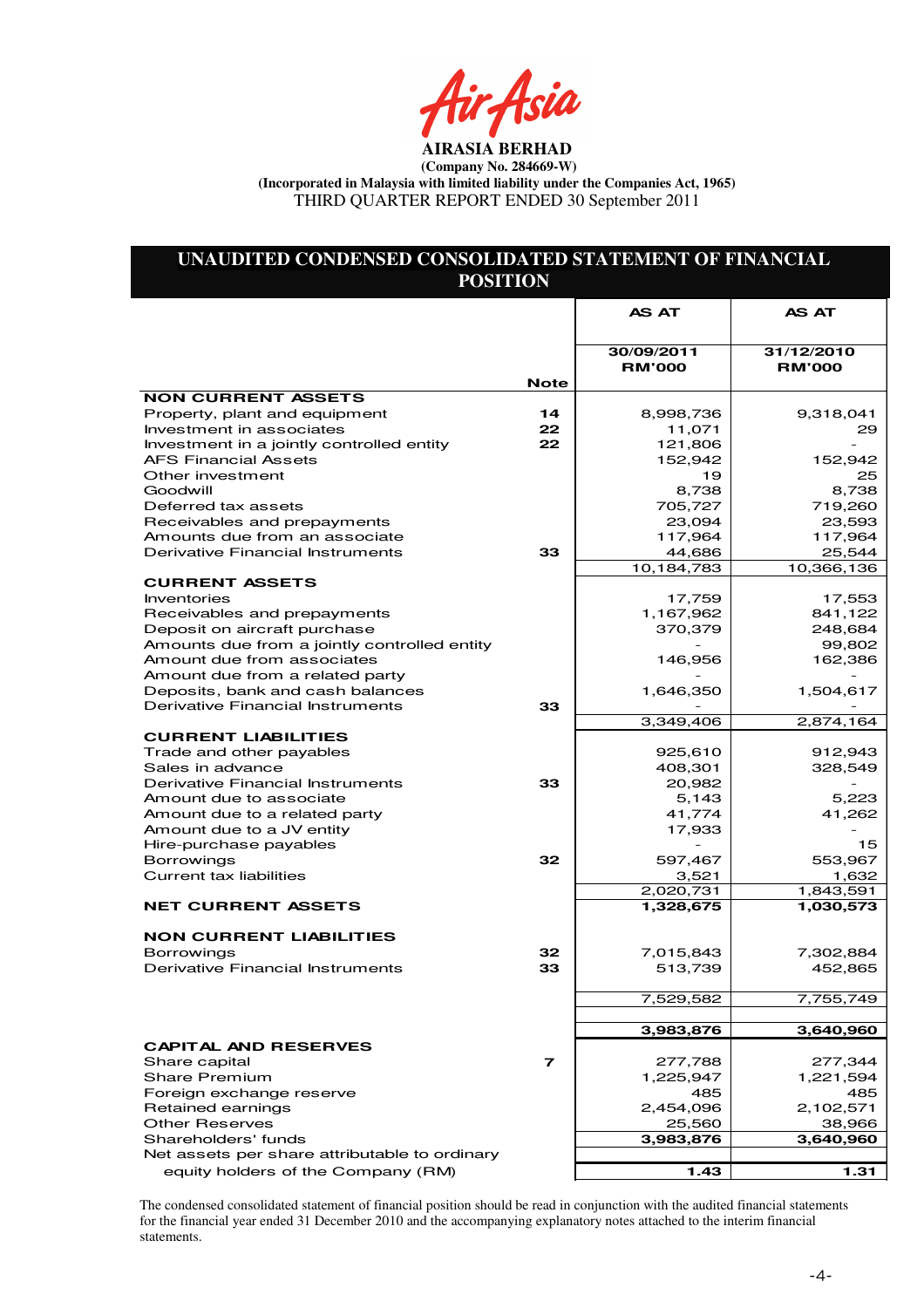

# **UNAUDITED CONDENSED CONSOLIDATED STATEMENT OF CHANGES IN EQUITY**

|                                                                                                    | Attributable to Equity Holders of the Company              |                                          |                                          |                                                                |                                                               |                                                |                                       |                               |                                                     |                                                |
|----------------------------------------------------------------------------------------------------|------------------------------------------------------------|------------------------------------------|------------------------------------------|----------------------------------------------------------------|---------------------------------------------------------------|------------------------------------------------|---------------------------------------|-------------------------------|-----------------------------------------------------|------------------------------------------------|
|                                                                                                    | Issued and fully paid<br>ordinary shares<br>of RM0.10 each |                                          |                                          |                                                                |                                                               |                                                |                                       |                               |                                                     |                                                |
|                                                                                                    | <b>Number</b><br>of shares<br>'000                         | <b>Nominal</b><br>Value<br><b>RM'000</b> | <b>Share</b><br>Premium<br><b>RM'000</b> | Foreign<br><b>Exchange</b><br><b>Reserves</b><br><b>RM'000</b> | <b>Cash Flow</b><br>Hedge<br><b>Reserves</b><br><b>RM'000</b> | <b>AFS</b><br><b>Reserves</b><br><b>RM'000</b> | Retained<br>Earnings<br><b>RM'000</b> | <b>Total</b><br><b>RM'000</b> | <b>Minority</b><br><b>Interest</b><br><b>RM'000</b> | <b>TOTAL</b><br><b>EQUITY</b><br><b>RM'000</b> |
| At 1 January 2011                                                                                  | 2,773,437                                                  | 277,344                                  | 1,221,594                                | 485                                                            | (71, 309)                                                     | 110,275                                        | 2,102,571                             | 3,640,960                     | $\overline{\phantom{a}}$                            | 3,640,960                                      |
| Net Profit for the period                                                                          | $\overline{\phantom{a}}$                                   |                                          | $\overline{a}$                           | $\overline{\phantom{a}}$                                       |                                                               |                                                | 428,489                               | 428,489                       | $\overline{\phantom{a}}$                            | 428,489                                        |
| Dividends paid                                                                                     |                                                            |                                          |                                          |                                                                |                                                               |                                                | (76, 965)                             | (76, 965)                     | $\overline{\phantom{a}}$                            | (76, 965)                                      |
| Other comprehensive income                                                                         |                                                            |                                          |                                          |                                                                | (13, 406)                                                     | $\qquad \qquad -$                              | $\overline{\phantom{a}}$              | (13, 406)                     | $\overline{\phantom{a}}$                            | (13, 406)                                      |
| <b>Issuance of ordinary shares</b><br>- Pursuant to the Employees'<br>Share Option Scheme ('ESOS') | 4,443                                                      | 444                                      | 4,354                                    | $\overline{\phantom{a}}$                                       |                                                               |                                                |                                       | 4,798                         | $\overline{\phantom{a}}$                            | 4,798                                          |
| At 30 Sept 2011                                                                                    | 2,777,880                                                  | 277,788                                  | 1,225,948                                | 485                                                            | (84, 715)                                                     | 110,275                                        | 2,454,095                             | 3,983,876                     | $\overline{\phantom{a}}$                            | 3,983,876                                      |
| At 1 January 2010 (As restated)                                                                    | 2,757,745                                                  | 275,774                                  | 1,206,216                                | 592                                                            | (65, 670)                                                     | 105,996                                        | 1,041,160                             | 2,564,068                     |                                                     | 2,564,068                                      |
| Net Profit for the period                                                                          | $\overline{\phantom{a}}$                                   |                                          |                                          |                                                                |                                                               | $\overline{\phantom{0}}$                       | 750,327                               | 750,327                       | $\overline{\phantom{a}}$                            | 750,327                                        |
| Other comprehensive income                                                                         |                                                            |                                          |                                          |                                                                | 15,360                                                        | (16,000)                                       |                                       | (640)                         | $\overline{\phantom{a}}$                            | (640)                                          |
| <b>Issuance of ordinary shares</b><br>- Pursuant to the Employees'                                 | $\overline{\phantom{a}}$                                   |                                          |                                          | $\overline{\phantom{a}}$                                       | $\overline{\phantom{a}}$                                      | $\qquad \qquad -$                              | $\overline{\phantom{a}}$              |                               | $\overline{\phantom{a}}$                            |                                                |
| Share Option Scheme ('ESOS')                                                                       | 7,651                                                      | 766                                      | 7,498                                    |                                                                |                                                               |                                                |                                       | 8,264                         |                                                     | 8,264                                          |
| At 30 Sept 2010                                                                                    | 2,765,396                                                  | 276,540                                  | 1,213,714                                | 592                                                            | $\overline{\phantom{a}}$                                      | $\overline{\phantom{a}}$                       | 1,791,487                             | 3,322,018                     | $\overline{\phantom{a}}$                            | 3,322,018                                      |

The condensed consolidated statement of changes in equity should be read in conjunction with the audited financial statements for the financial year ended 31 December 2010 and the accompanying explanatory notes attached to the interim financial statements.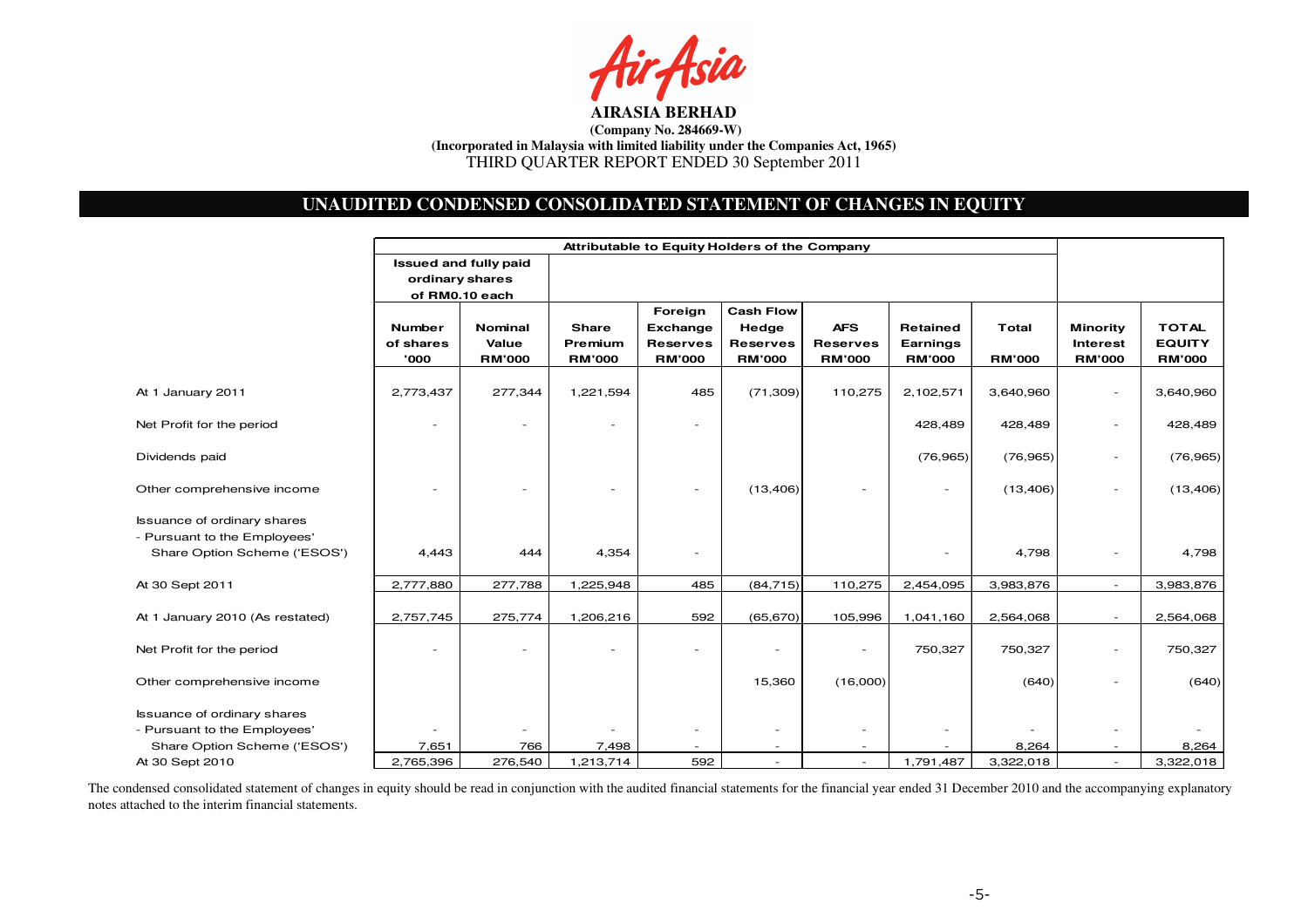

## **KEY OPERATING STATISTICS – 30 September 2011**

**Performance indicator for Malaysian operations for current quarter against the same quarter last year** 

| <b>Quarter Ended: 30 September</b> | <b>Jul-Sep 2011</b> | <b>Jul-Sep 2010</b> | Change y-o-y |
|------------------------------------|---------------------|---------------------|--------------|
|                                    |                     |                     |              |
| Passengers Carried                 | 4,341,052           | 4,035,546           | 8%           |
| Capacity                           | 5,601,600           | 5,155,020           | 9%           |
| Seat Load Factor                   | 77%                 | 78%                 | $-1$ ppt     |
| RPK (million)                      | 5,058               | 4,773               | 6%           |
| ASK (million)                      | 6,490               | 6,056               | 7%           |
| Average Fare (RM)                  | 180                 | 173                 | 4%           |
| Ancillary Income Per Pax (RM)      | 39                  | 45                  | $-14%$       |
| Unit Passenger Revenue (RM)        | 219                 | 218                 | 0%           |
| Revenue / ASK (sen)                | 16.59               | 16.18               | 3%           |
| Revenue / ASK (US cents)           | 5.45                | 5.32                | 3%           |
| Cost / ASK (sen)                   | 12.71               | 12.10               | 5%           |
| Cost / ASK (US cents)              | 4.18                | 3.98                | 5%           |
| Cost / ASK-ex Fuel (sen)           | 6.22                | 7.31                | $-15%$       |
| Cost / ASK-ex Fuel (US cents)      | 2.05                | 2.40                | $-15%$       |
| Aircraft (end of period)           | 54                  | 52                  | 4%           |
| Average Stage Length (km)          | 1,158               | 1,193               | -3%          |
| Number of Flights                  | 31,115              | 28,639              | 9%           |
| Fuel Consumed (Barrels)            | 1,058,007           | 1,026,204           | 3%           |
| Average Fuel Price (US\$ / Barrel) | 131                 | 93                  | 41%          |

*Exchange Rate: RM:USD – 3.0423, prior year US cents figures are restated at current exchange rate.* 

#### **Definition and calculation methodology**

| ASK (Available Seat Kilometres)    | Total available seats multiplied by the distance flown.     |
|------------------------------------|-------------------------------------------------------------|
| RPK (Revenue Passenger Kilometres) | Number of passengers carried multiplied by distance flown   |
| Revenue/ASK                        | Total revenue divided by ASK                                |
| Cost/ASK                           | Total expenses before interest and tax divided by ASK       |
| $Cost/ASK - ex fuel$               | Costs, as defined above, less fuel expenses, divided by ASK |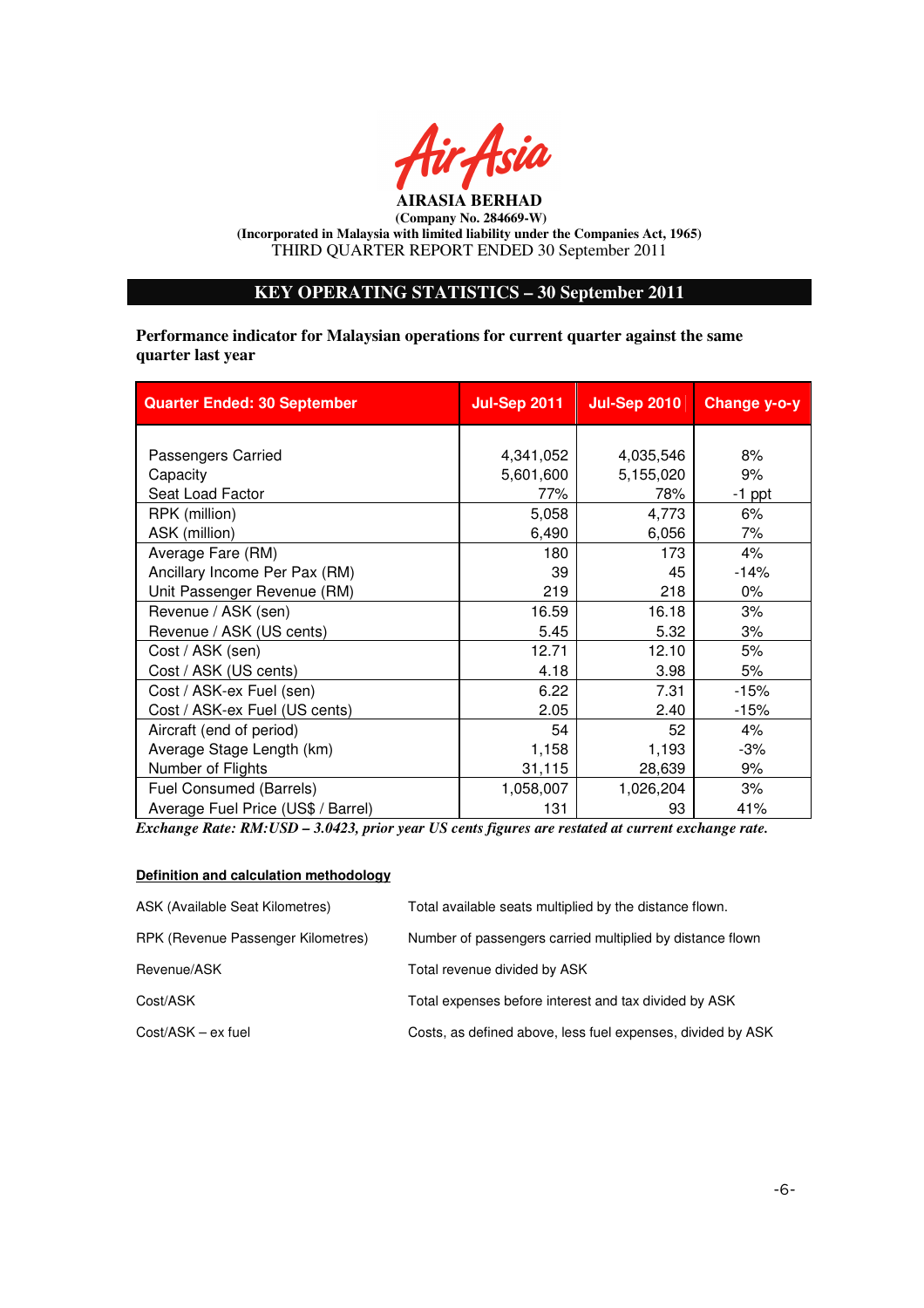

#### **NOTES TO THE UNAUDITED ACCOUNTS – 30 September 2011**

#### **1. Basis of preparation**

The interim financial report is unaudited and has been prepared in accordance with Financial Reporting Standard ("FRS") 134: "Interim Financial Reporting" and paragraph 9.22 and Appendix 9B of the Bursa Malaysia Securities Berhad ("Bursa Malaysia") Listing Requirements.

The interim financial statements should be read in conjunction with the audited financial statements of the Group for the financial year ended 31 December 2010.

## **2. Summary of significant accounting policies**

The accounting policies and methods of computation adopted for the interim financial statements are consistent with those adopted for the audited financial statements for the financial year ended 31 December 2010. In addition, there are standards, amendments to published standards and interpretations to existing standards that are or will be applicable to the Group and Company as detailed below.

The following new and revised standards, interpretations and amendments to standards have been published and are mandatory for the Group's accounting periods beginning on or after 1 January 2011 or later periods, but the Group has not early adopted them:

Revised FRS 3 "Business combinations" - the Group will apply FRS 3 (revised) prospectively to all business combinations from 1 January 2011.

Revised FRS 124 "Related party disclosures" - effective from 1 January 2012.

Revised FRS 127 "Consolidated and separate financial statements" - the Group will apply FRS 127 (revised) prospectively to transactions with minority interests from 1 January 2011.

Amendments to FRS 7 "Financial instruments : Improving Disclosures" and FRS 1 "Firsttime adoption of financial reporting standards" (effective from 1 January 2011) - the Group and Company will apply Amendments to FRS 7 and FRS1 from 1 January 2011.

Amendments to FRS 132 "Financial instruments : Presentation" on classification of rights issue (effective from 1 March 2010) - the Group and Company will apply Amendments to FRS 132 "Classification of Rights Issues" prospectively from 1 January 2011.

IC Interpretation 15 "Agreements for construction of real estates" - effective from 1 January 2012).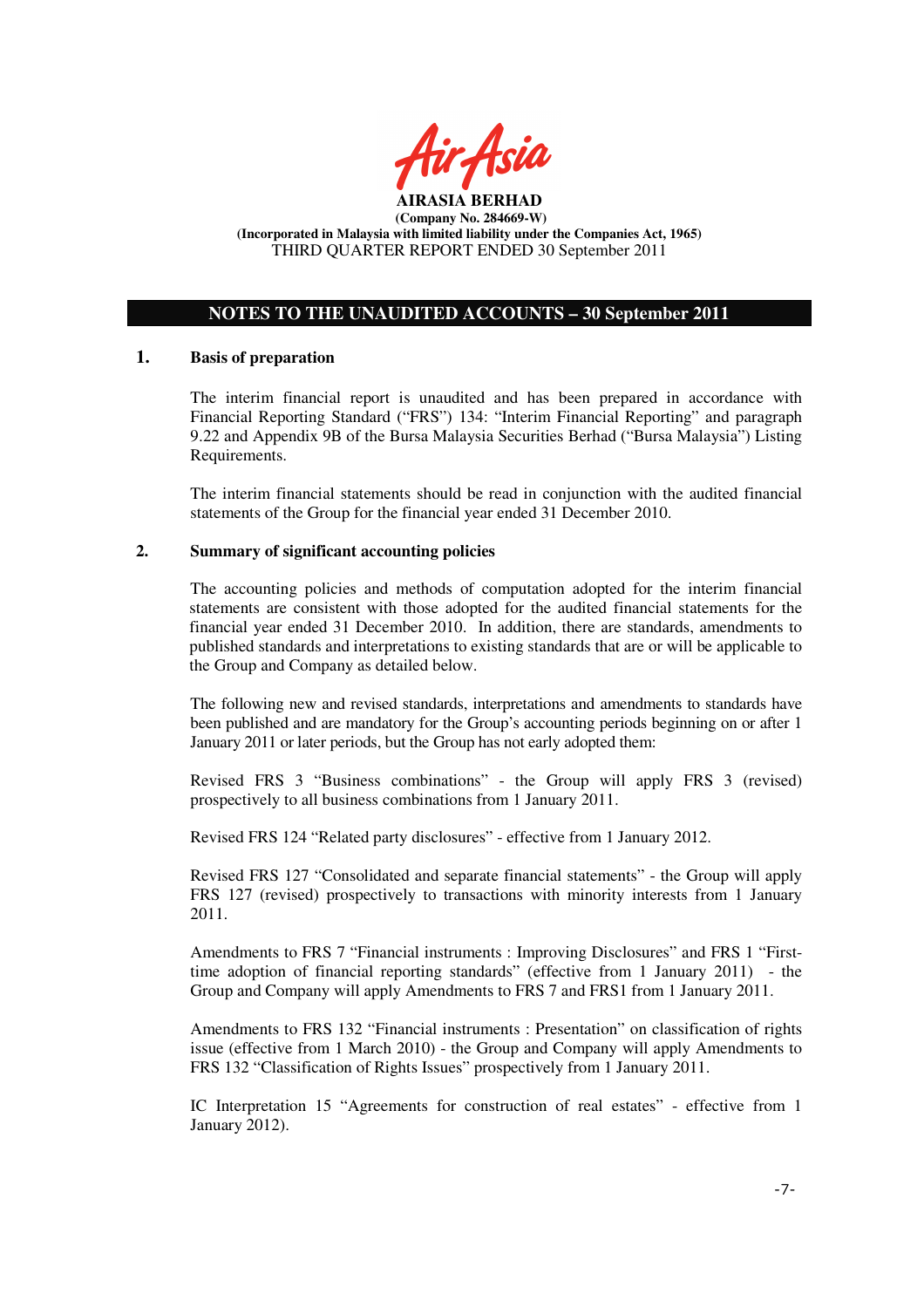

## **NOTES TO THE UNAUDITED ACCOUNTS – 30 September 2011**

IC Interpretation 16 "Hedges of a net investment in a foreign operation" - effective from 1 July 2010.

IC Interpretation 17 "Distribution of non-cash assets to owners" - effective from 1 July 2010.

IC Interpretation 18 "Transfers of assets from customers" - effective prospectively for assets received on or after 1 January 2011.

IC Interpretation 19 "Extinguishing financial liabilities with equity instruments" - effective from 1 July 2011.

Amendments to IC Interpretation 14 "FRS 119 - The limit on a defined benefit assets, minimum funding requirements and their interaction" - effective from 1 July 2011.

#### **The following amendments are part of the MASB's improvements project that are relevant and effective for annual periods beginning on or after 1 July 2010**

Improvements to FRSs:

FRS 2 - effective from 1 July 2010.

FRS 3 - effective from 1 January 2011.

FRS 5 "Non-current asset held for sale and discontinued operations" - effective from 1 July 2010.

FRS 101 "Presentation of financial statements" - effective from 1 January 2011.

FRS 138 "Intangible Assets" - effective from 1 July 2010.

IC Interpretation 9 - effective from 1 July 2010.

The above mentioned Improvement to FRSs are not expected to have any material impact on the Group's and Company's financial statements.

#### **3. Auditors' report on preceding annual financial statements**

The auditors have expressed an unqualified opinion on the Group's statutory financial statements for the financial year ended 31 December 2010 in their report dated 28 April 2011.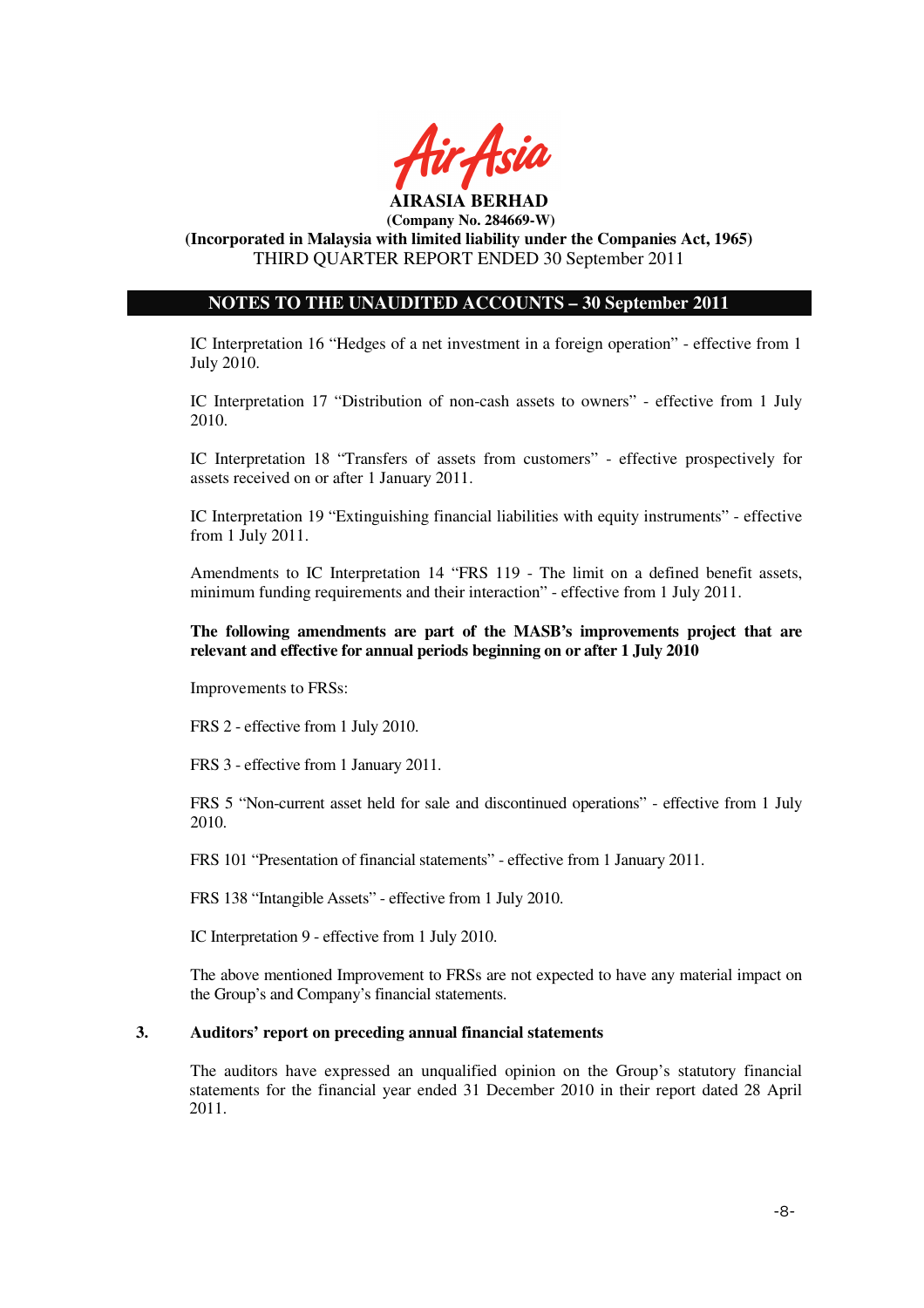

# **NOTES TO THE UNAUDITED ACCOUNTS – 30 September 2011**

#### **4. Seasonality of operations**

AirAsia is primarily involved in the provision of air transportation services and thus, is subject to the seasonal demand for air travel. The seat load factor was 1 percentage point lower in the quarter under review against the same period last year. Compared against the immediate preceding quarter (second quarter April – June 2011), the seat load factor was 1 percentage point lower. This seasonal pattern is in line with the expectation of the Group.

#### **5. Unusual items due to their nature, size or incidence**

There were no unusual items affecting assets, liabilities, equity, net income or cash flows during the current quarter and financial period-to-date.

#### **6. Changes in estimates**

There were no changes in estimates that have had material effect in the current quarter and financial period-to-date results.

## **7. Capital and reserves**

During quarter ended 30 September 2011, the total issued and paid-up share capital of the Company increased from RM277,605,858 to RM277,787,858 from the issuance of 182,000 ordinary shares of RM0.10 each pursuant to the exercise of ESOS at the option price of RM1.08. Other than the above, there was no cancellation, repurchases, resale and repayment of debt and equity securities for the period ended 30 September 2011.

#### **8. Dividend paid**

No dividends were declared or approved in the quarter ended 30 September 2011.

## **9. Segment reporting**

The Group operates a single reportable segment, that of Airline Operations.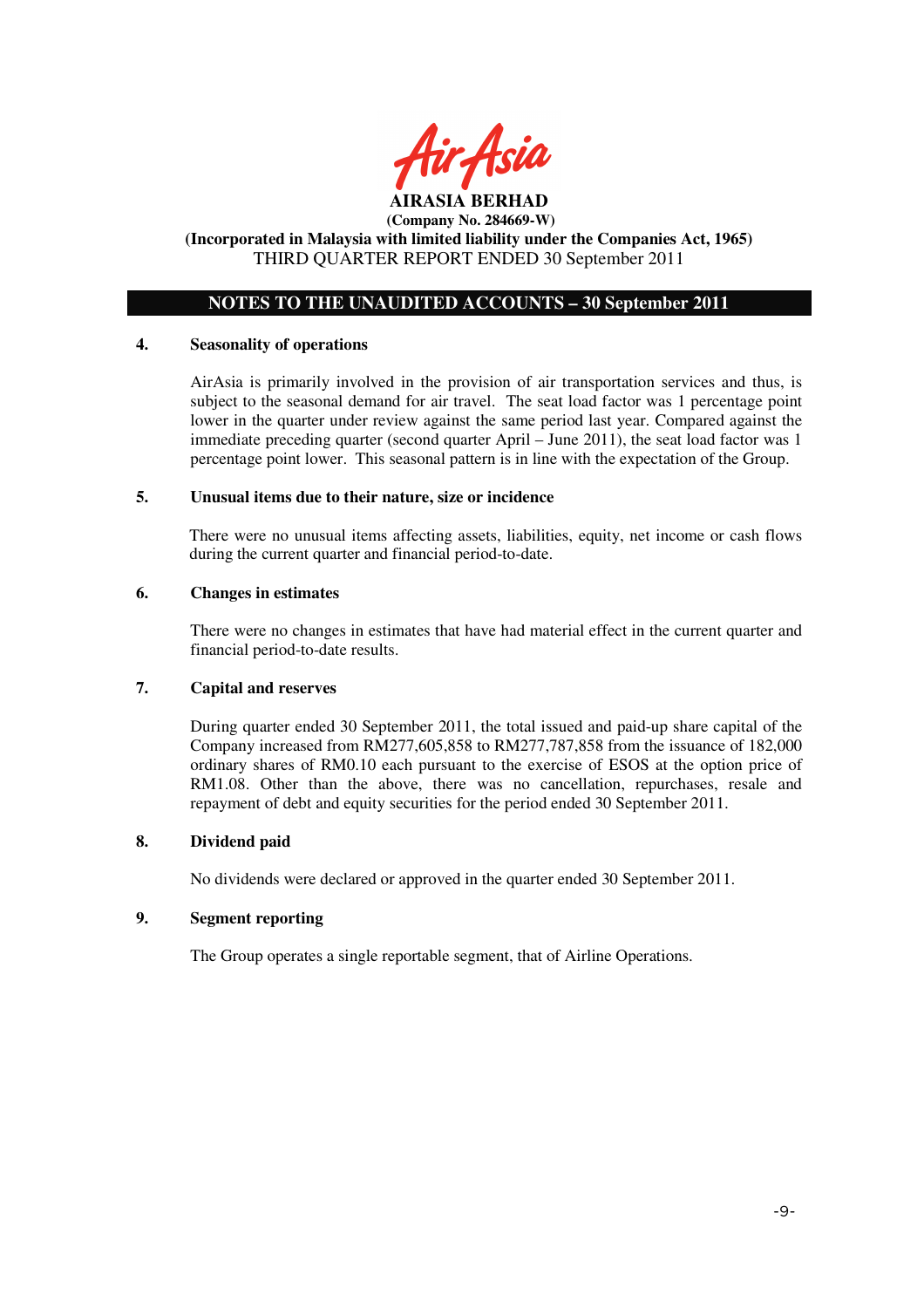

## **NOTES TO THE UNAUDITED ACCOUNTS – 30 September 2011**

#### **10. Revenue**

|                                 | <b>Quarter ended</b><br>30/09/2011<br><b>RM</b> million | <b>Quarter ended</b><br>30/09/2010<br><b>RM</b> million |
|---------------------------------|---------------------------------------------------------|---------------------------------------------------------|
| Passenger seat sales            | 736.0                                                   | 699.3                                                   |
| Aircraft operating lease income | 127.7                                                   | 98.7                                                    |
| Surcharges and fees             | 43.9                                                    | 0.3                                                     |
| Travel and tour operations      |                                                         | 20.7                                                    |
| Other revenue                   | 168.8                                                   | 160.7                                                   |
|                                 | 1.076.4                                                 | 979.7                                                   |

Other revenue includes excess baggage, baggage handling fee, freight and cancellation, documentation and booking fees amounting to RM146.6 million (2010: RM138.4 million) for the Group and Company.

#### **11. Other gains/(losses) - net**

 Other gains/(losses) – net comprise fair value changes due to movement in mark-to-market (MTM) position on non-designated hedging contracts at 30 September 2011 as compared to 30 June 2011, and are detailed below:

|     |                                                    | <b>Quarter ended</b><br>30/09/2011<br><b>RM</b> million | <b>Quarter ended</b><br>30/09/2010<br><b>RM</b> million |
|-----|----------------------------------------------------|---------------------------------------------------------|---------------------------------------------------------|
| (1) | Gain / (loss) from fuel contracts                  | (19.7)                                                  | (1.5)                                                   |
|     | (ii) Gain / (loss) from foreign currency contracts | 3.8                                                     | (24.6)                                                  |
|     | $(v)$ Gain / (loss) from interest rate contracts   | (52.7)                                                  | (23.1)                                                  |
|     |                                                    | (68.6)                                                  | (49.2)                                                  |

The above gains and losses arise from the movement in exchange rates (principally RM:US\$), interest rates and jet fuel prices relative to the contracted rate during the quarter. The fair value of derivative financial instruments is determined by discounting future cash flows to present value.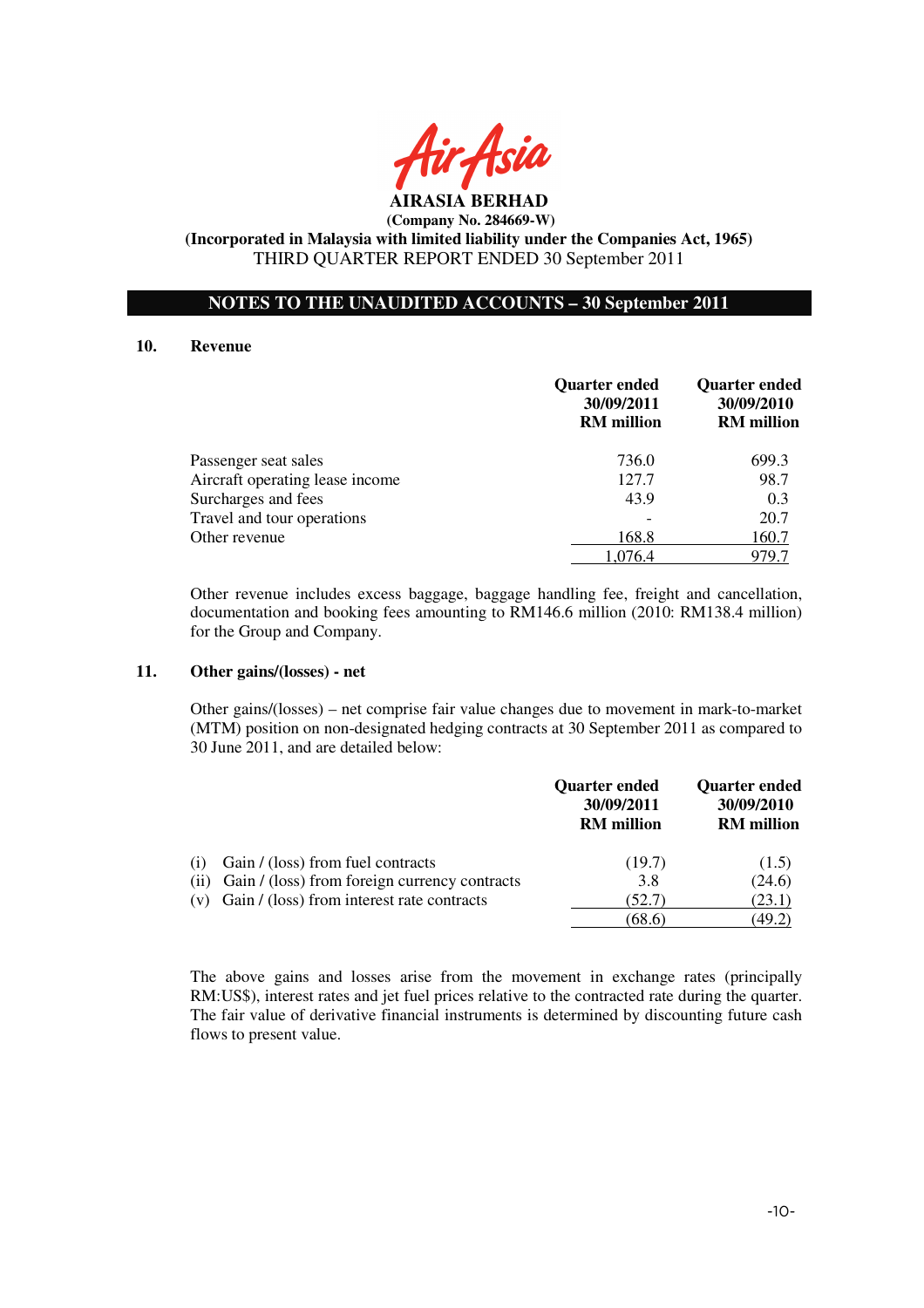

 **(Company No. 284669-W)** 

**(Incorporated in Malaysia with limited liability under the Companies Act, 1965)**  THIRD QUARTER REPORT ENDED 30 September 2011

## **NOTES TO THE UNAUDITED ACCOUNTS – 30 September 2011**

#### **12. Other Comprehensive Income**

Cash flow hedges represent fair value changes due to movement in MTM position on effective hedging contracts at 30 September 2011 as compared to 30 June 2011 as follows:

|                                               | Quarter ended<br>30/09/2011<br><b>RM</b> million | <b>Quarter ended</b><br>30/09/2010<br><b>RM</b> million |
|-----------------------------------------------|--------------------------------------------------|---------------------------------------------------------|
| Fair value gain/(loss) in the period<br>(1)   | 25.5                                             | (82.6)                                                  |
| Amount transferred to income statement<br>(1) | (96.4)<br>70 9`                                  | 127.9<br>45.3                                           |

Fair value changes in effective hedging contracts are recognized directly in equity and are transferred to the income statement in the same period as the underlying hedged item affects profit or loss.

#### **13. Disclosure of Realised and Unrealised Profits**

The cumulative retained profit of the Group and its subsidiaries comprises realized and unrealized profit as disclosed in the table below.

|                                                                       | As at<br>30/09/2011<br><b>RM'000</b> | As at<br>31/12/2010<br><b>RM'000</b> |
|-----------------------------------------------------------------------|--------------------------------------|--------------------------------------|
| Total retained profit of AirAsia Berhad and its<br>subsidiaries       |                                      |                                      |
| Realised<br>(i)                                                       | 1,341,018                            | 997,581                              |
| Unrealised<br>(i)                                                     | 1,121,112                            | 1,121,156                            |
|                                                                       | 2,462,130                            | 2,118,737                            |
| Total share of accumulated losses from associates                     |                                      |                                      |
| Realised<br>(i)<br>Unrealised<br>(i)                                  | (6,113)                              | (4,112)                              |
|                                                                       | (6,113)                              | (4, 112)                             |
| Total share of accumulated losses from jointly<br>controlled entities |                                      |                                      |
| Realised<br>(i)<br>Unrealised<br>(i)                                  | (1,922)                              | (12,054)                             |
|                                                                       | (1,922)                              | (12,054)                             |
| Total group retained profit as per consolidated                       |                                      |                                      |
| accounts                                                              | 2,454,095                            | 2,102,571                            |
|                                                                       |                                      | $\sim$                               |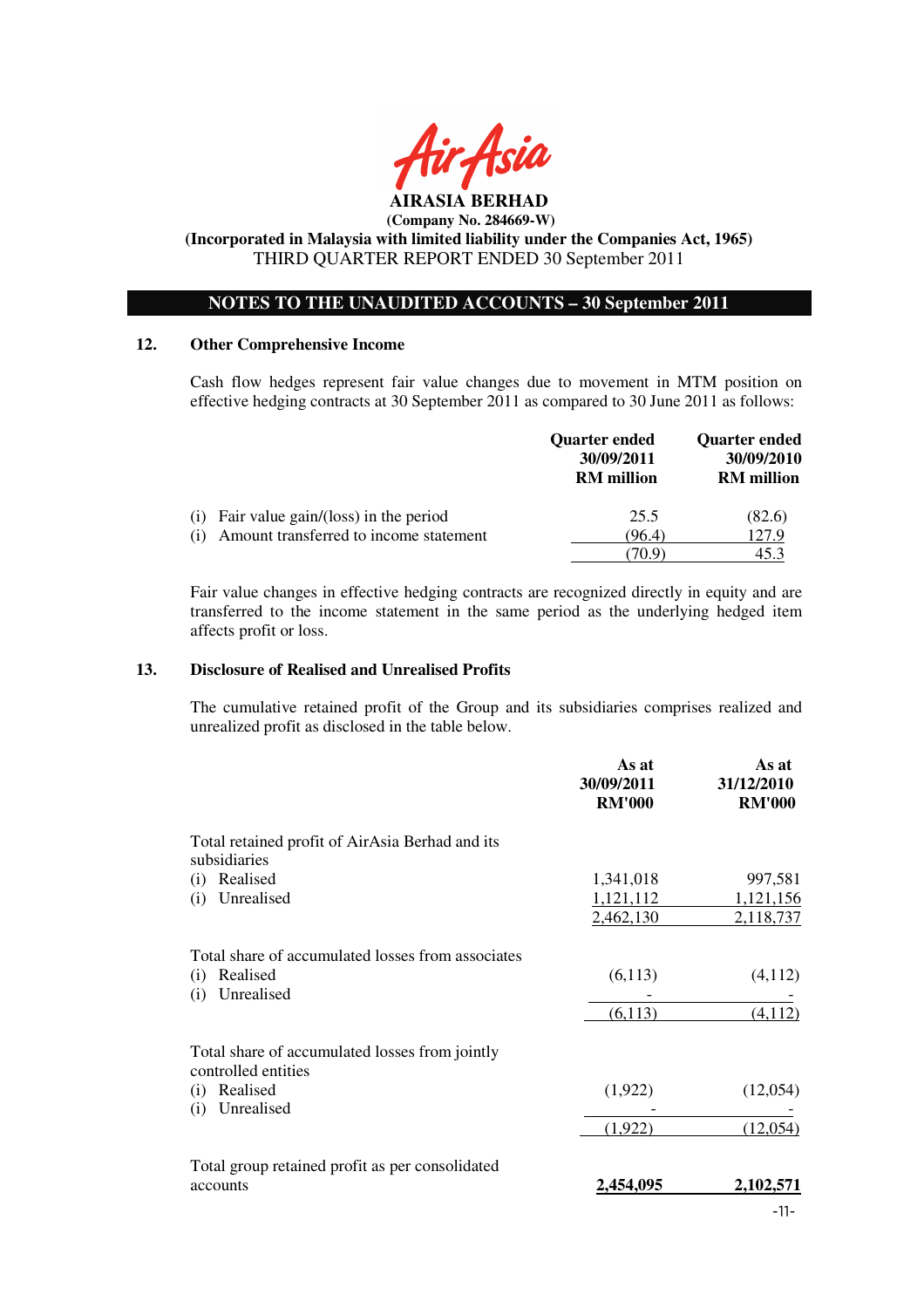

## **NOTES TO THE UNAUDITED ACCOUNTS – 30 September 2011**

## **14. Property, plant and equipment**

#### *(a) acquisition and disposals*

During the quarter ended 30 September 2011, the Group acquired property, plant and equipment with a cost of RM139.4 million (quarter ended 30 September 2010: RM693.3 million).

During the quarter ended 30 September 2011, proceeds from the disposal of property, plant and equipment totaled RM335.9 million (quarter ended 30 September 2010: RM Nil).

#### *(b) valuation*

 There was no revaluation of property, plant and equipment for the quarter ended 30 September 2011.

#### **15. Post balance sheet events**

There were no material events after the period end that have not been reflected in the financial statements for the financial period ended 30 September 2011 as at the date of this report.

## **16. Changes in composition of the Group**

During the quarter under review the Company acquired a 50% interest in AACOE Sdn Bhd, incorporated in Malaysia, for a consideration of RM81.6m (USD27.3m), a 50% interest in AAE Travel Pte Ltd, incorporated in Singapore, for a consideration of RM30.1m (USD10.0m), and a 40% interest in AirAsia Inc, incorporated in the Philippines, for a consideration of RM13.1m (USD4.4m).

## **17. Contingent assets**

As at the date of this report, the Group does not have any contingent assets.

## **18. Changes in contingent liabilities since the last annual balance sheet date**

There were no material changes in contingent liabilities since the latest audited financial statements of the Group for the financial year ended 31 December 2010.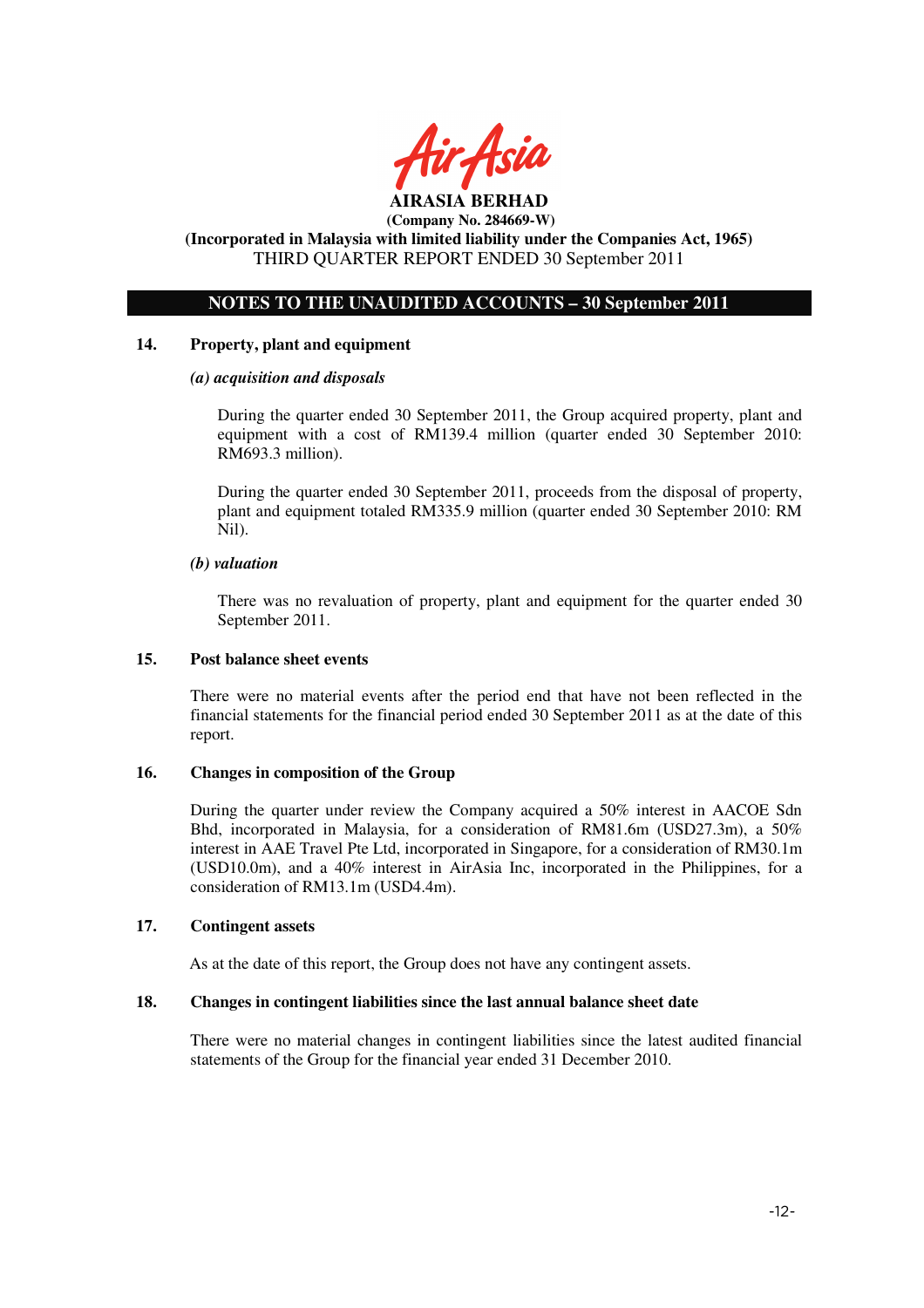

# **(Company No. 284669-W)**

## **(Incorporated in Malaysia with limited liability under the Companies Act, 1965)**  THIRD QUARTER REPORT ENDED 30 September 2011

## **NOTES TO THE UNAUDITED ACCOUNTS – 30 September 2011**

## **19. Capital commitments outstanding not provided for in the interim financial report**

Capital commitments for property, plant and equipment:

|                                 |            | <b>Group and Company</b> |
|---------------------------------|------------|--------------------------|
|                                 | 30/09/2011 | 30/09/2010               |
|                                 | RM'000     | RM'000                   |
| Approved and contracted for     | 40,591,533 | 13,374,438               |
| Approved but not contracted for | 16,858,949 | 7,970,258                |
|                                 | 57,450,482 | 21,344,696               |
|                                 |            |                          |

#### **20. Material related party transactions**

Details of the relationship and transactions between AirAsia and its related parties are as described below. The related party transactions described were carried out on the terms and conditions obtainable in transactions with unrelated parties unless otherwise stated.

| Name of company           | <b>Relationship</b>                        |
|---------------------------|--------------------------------------------|
| Thai AirAsia              | A jointly controlled entity of the Company |
| PT Indonesia AirAsia      | An associate of the Company                |
| AirAsia X Sdn. Bhd.       | An investment with common shareholders and |
|                           | directors of the Company                   |
| AirAsia Inc (Philippines) | An associate of the Company                |

These following items have been included in the Income Statement.

|                          |                                       | <b>Quarter ended</b><br>30/09/2011<br><b>RM'000</b> | Group<br><b>Quarter ended</b><br>30/09/2010<br><b>RM'000</b> |
|--------------------------|---------------------------------------|-----------------------------------------------------|--------------------------------------------------------------|
|                          | Thai AirAsia                          |                                                     |                                                              |
| $\overline{\phantom{a}}$ | Lease rental income on aircraft       | 68,971                                              | 57,797                                                       |
| $\qquad \qquad -$        | Maintenance and overhaul charges      |                                                     | 786                                                          |
|                          | Indonesia AirAsia                     |                                                     |                                                              |
| $\overline{\phantom{a}}$ | Lease rental income on aircraft       | 56,965                                              | 40,938                                                       |
| $\qquad \qquad -$        | Maintenance and overhaul charges      | 2,119                                               | 2,120                                                        |
|                          | <b>Philippines AirAsia</b>            |                                                     |                                                              |
| $\overline{\phantom{a}}$ | Lease rental income on aircraft       | 1,761                                               |                                                              |
| $\qquad \qquad -$        | Maintenance and overhaul charges      |                                                     |                                                              |
|                          | AirAsia X Sdn. Bhd.                   |                                                     |                                                              |
| $\overline{\phantom{a}}$ | Services charged to AirAsia X Sdn Bhd | 4,934                                               | 23,443                                                       |
|                          |                                       |                                                     | $-13-$                                                       |
|                          |                                       |                                                     |                                                              |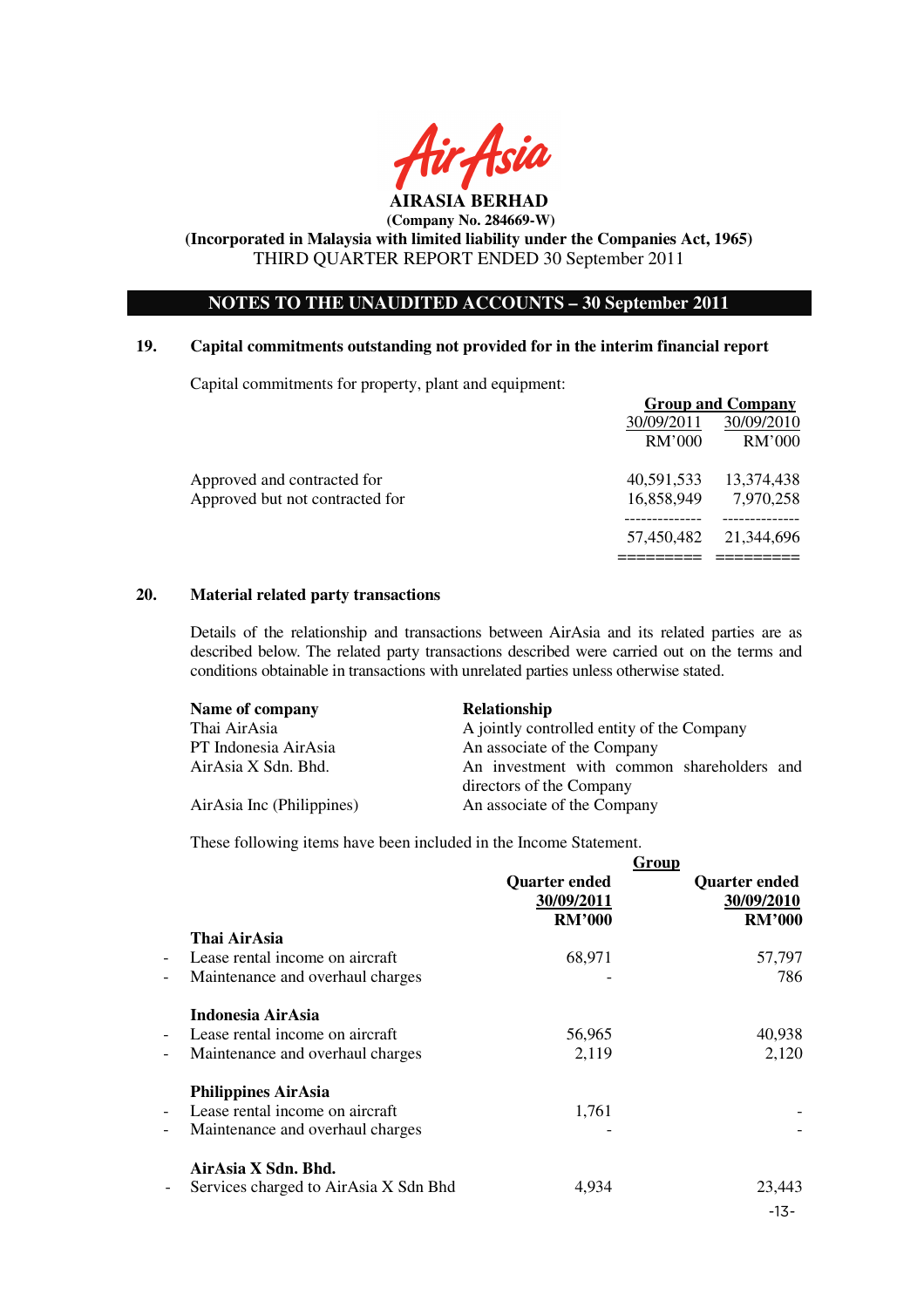

# **NOTES TO THE UNAUDITED ACCOUNTS – 30 September 2011**

## **21. Review of performance**

| (A) Performance of current quarter against the same quarter last year for Malaysia         |                          |                         |  |
|--------------------------------------------------------------------------------------------|--------------------------|-------------------------|--|
| <b>Quarter Ended: 30 September</b>                                                         | <b>Jul-Sep 2011</b>      | <b>Jul-Sep 2010</b>     |  |
| <b>RM'000</b>                                                                              |                          |                         |  |
| Revenue                                                                                    | 1,076,437                | 979,710                 |  |
| Operating expenses:<br>- Staff costs<br>- Depreciation of property, plant<br>and equipment | (126, 294)<br>(144, 145) | (91, 262)<br>(135, 657) |  |
| - Aircraft fuel expenses                                                                   | (421, 219)               | (290, 424)              |  |
| - Maintenance and overhaul                                                                 | (16, 482)                | (19, 771)               |  |
| - User charges and other related expenses                                                  | (94, 730)                | (93, 801)               |  |
| - Aircraft operating lease expenses                                                        | (19, 804)                | (13, 357)               |  |
| - Travel and tour operating expenses                                                       |                          | (17, 510)               |  |
| - Other operating expenses                                                                 | (21, 284)                | (29, 881)               |  |
| Other (losses)/gains - net                                                                 | (68, 559)                | (49, 154)               |  |
| Other income                                                                               | 87,475                   | 7,848                   |  |
|                                                                                            |                          |                         |  |
| <b>Operating Profit</b>                                                                    | 251,395                  | 246,741                 |  |
|                                                                                            |                          |                         |  |
| Finance Income                                                                             | 113,954                  | 288,612                 |  |
| <b>Finance Costs</b>                                                                       | (264, 984)               | (225, 011)              |  |
| Share of results of a jointly controlled entity                                            | 10,132                   |                         |  |
| Share of results of associates                                                             | (2,001)                  |                         |  |
|                                                                                            |                          |                         |  |
| <b>Profit before tax</b>                                                                   | 108,496                  | 310,342                 |  |
|                                                                                            |                          |                         |  |
| <b>Current Taxation</b>                                                                    | (2,771)                  | (4,328)                 |  |
| Deferred taxation                                                                          | 46,574                   | 21,274                  |  |
|                                                                                            |                          |                         |  |
| Profit after tax                                                                           | 152,299                  | 327,288                 |  |
|                                                                                            |                          |                         |  |
| <b>EBITDAR</b>                                                                             | 415,344                  | 395,755                 |  |
| <b>EBITDAR Margin</b>                                                                      | 39%                      | 40%                     |  |
| <b>EBIT Margin</b>                                                                         | 23%                      | 25%                     |  |

The Group recorded revenue of RM1,076.4 million for the quarter ended 30 September 2011 ("3Q11"), 15% higher than the revenue of RM979.7 million recorded in the quarter ended 30 September 2010 ("3Q10"). The revenue growth was supported by 8% growth in passenger volume while the average fare was 4% higher at RM180 as compared to RM173 achieved in 3Q10. Ancillary income per passenger year-on-year fell by 14% to RM39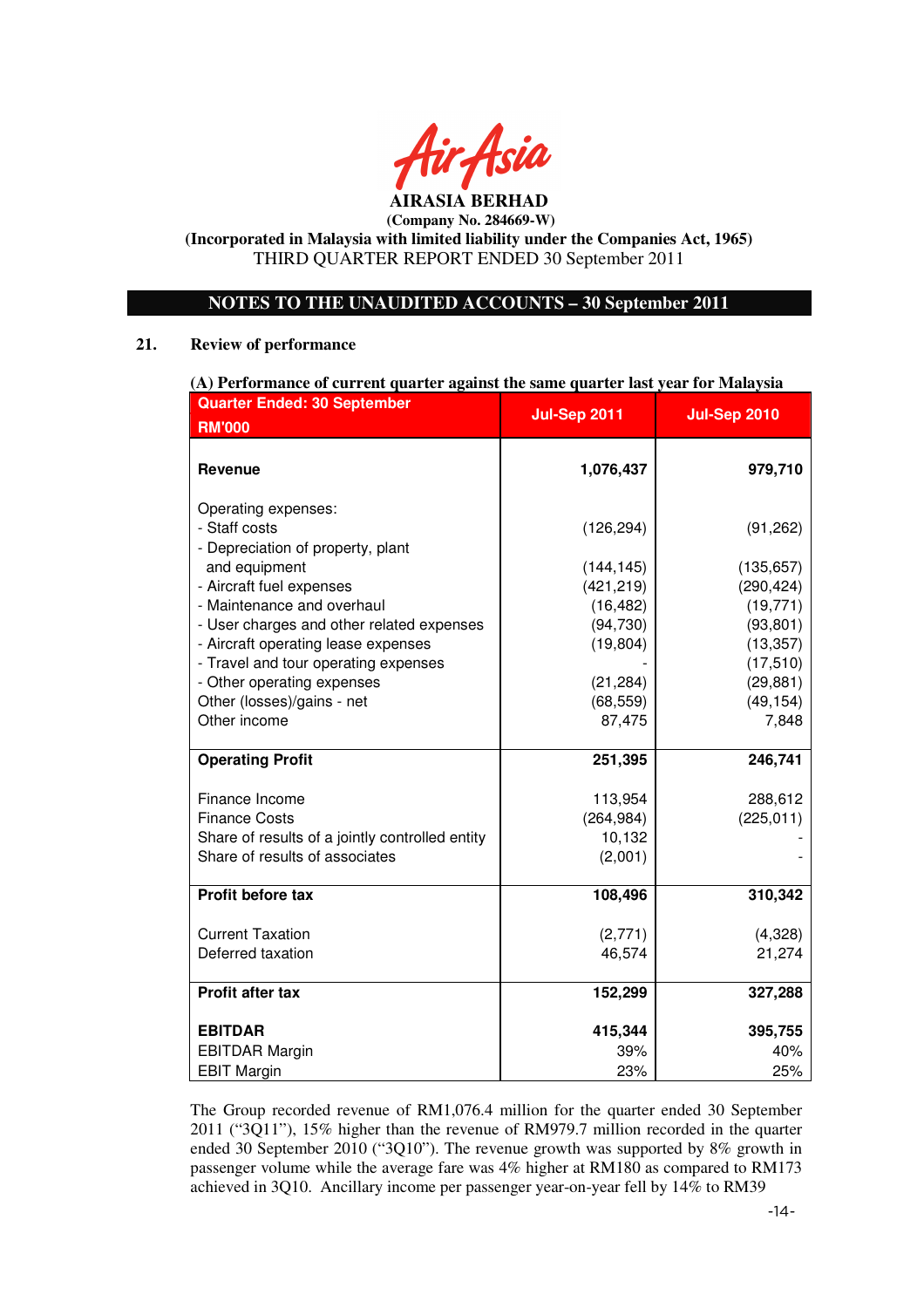

# **(Company No. 284669-W)**

**(Incorporated in Malaysia with limited liability under the Companies Act, 1965)**  THIRD QUARTER REPORT ENDED 30 September 2011

## **NOTES TO THE UNAUDITED ACCOUNTS – 30 September 2011**

from RM45 as ancillary income from AirAsia Go is no longer included. The seat load factor was 1 percentage point lower at 77% compared to 78% in the same period last year.

The profit after tax for the period was RM152.3 million compared to RM327.3 million in the same quarter of 2010.

**(B) Cashflow commentary for current quarter against immediately preceding quarter** 

# **Net Cash Flow (RM'000) Jul-Sep 2011 Apr-Jun 2011**  Cash from Operations 130,324 130,324 216,059 Cash from Investing Activities  $(46,638)$   $(6,479)$ Cash from Financing Activities (302,274) (138,840) **Net Cash Flow**  (218,588) 70,740

The Group's cash from operations was RM130.3 million, compared to RM216.1 million in the immediate preceding quarter ended June 2011. Net cash flow in the quarter amounted to RM218.6 million outflow, as cash flows from investing and financing activities exceeded operating cash flows.

## **(C) Balance sheet commentary for current quarter**

| <b>Balance Sheet</b><br><b>RM</b> million | <b>Sep 2011</b> | <b>Jun 2011</b> |
|-------------------------------------------|-----------------|-----------------|
| <b>Total Debt</b><br>Cash                 | 7,613<br>1,646  | 7,621<br>1,865  |
| <b>Net Debt</b>                           | 5,967           | 5,756           |
| Net Gearing                               | 1.50            | 1.48            |

The Group's total debt as of end of 30 September 2011 was RM7,613 million. The Group's net debt after offsetting the cash balances amounted to RM5,967 million. This translates to a net gearing ratio of 1.50 times, 1% higher than the immediately preceding quarter.

# **22. Jointly Controlled Entity and Associate Company**

## **i) Jointly Controlled Entity - AirAsia Thailand**

AirAsia Thailand is a joint venture company owned 49% by AirAsia Berhad. As such it is accounted for using the equity method, as permitted by the Malaysian Accounting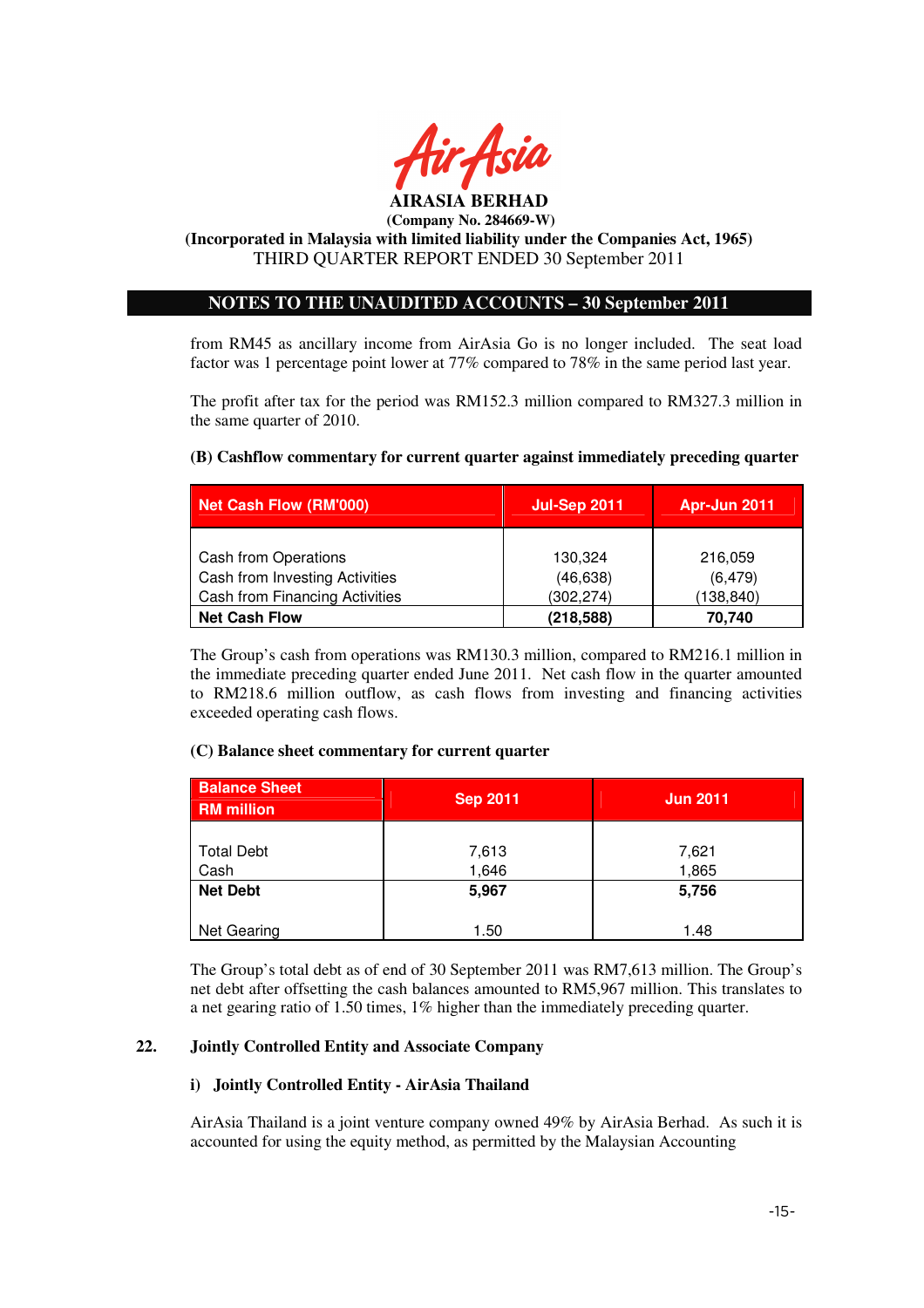

## **NOTES TO THE UNAUDITED ACCOUNTS – 30 September 2011**

Standards Board FRS131, Interests in Joint Ventures. The Group's interest in AirAsia Thailand has been reduced to zero and the Group will only recognize its share of profits after its share of profits equals the share of losses not previously recognized.

AirAsia Thailand recorded revenue of THB3,718.7 million in 3Q11, 33% higher compared to the THB2,789.2 million achieved in 3Q10. The positive growth in revenue is attributed to higher passenger volume, a higher contribution from ancillary income and improving yields. AirAsia Thailand has achieved passenger growth of 18% as compared to 3Q10 while the seat load factor was higher by 4 percentage points at 80%. Average base fare was higher by  $12\%$  at THB1,919 as compared to THB1,708 achieved in 3Q10.

AirAsia Thailand's achieved a net profit of THB193.6 million in 3Q11, compared to a net profit of THB485.0 million in 3Q10.

The AirAsia Berhad share of the net profit in the quarter amounted to RM9.5 million. However, the share of profit will only be recognized in the income statement of AirAsia Berhad when a further RM60.6m of unrecognized losses have been reversed.

| <b>Quarter Ended: 30 September</b> | <b>Jul-Sep 2011</b> | <b>Jul-Sep 2010</b> | Change y-o-y |
|------------------------------------|---------------------|---------------------|--------------|
|                                    |                     |                     |              |
| Passengers Carried                 | 1,610,302           | 1,363,998           | 18%          |
| Capacity                           | 2,021,040           | 1,794,544           | 13%          |
| Seat Load Factor                   | 80%                 | 76%                 | 4 ppt        |
| RPK (million)                      | 1,813               | 1,440               | 26%          |
| ASK (million)                      | 2,269               | 1,868               | 21%          |
| Average Fare (THB)                 | 1,919               | 1,708               | 12%          |
| Ancillary Income Per Pax (THB)     | 390                 | 337                 | 16%          |
| Unit Passenger Revenue (THB)       | 2,309               | 2,045               | 13%          |
| Revenue / ASK (THB)                | 1.64                | 1.49                | 10%          |
| Revenue / ASK (US cents)           | 5.41                | 4.93                | 10%          |
| Cost / ASK (THB)                   | 1.55                | 1.29                | 20%          |
| Cost / ASK (US cents)              | 5.12                | 4.26                | 20%          |
| Cost / ASK-ex Fuel (THB)           | 0.85                | 0.79                | 8%           |
| Cost / ASK-ex Fuel (US cents)      | 2.80                | 2.60                | 8%           |
| Aircraft (end of period)           | 21                  | 18                  | 17%          |
| Average Stage Length (km)          | 1,123               | 1,039               | 8%           |
| Number of Flights                  | 11,228              | 10,028              | 12%          |
| Fuel Consumed (Barrels)            | 388,570             | 323,202             | 20%          |
| Average Fuel Price (US\$ / Barrel) | 136                 | 96                  | 41%          |

#### **(A) Performance indicator for Thailand operations for current quarter against the same quarter last year**

*Exchange Rate: USD:THB – 30.30, prior year US cents figures are restated at current exchange rate.*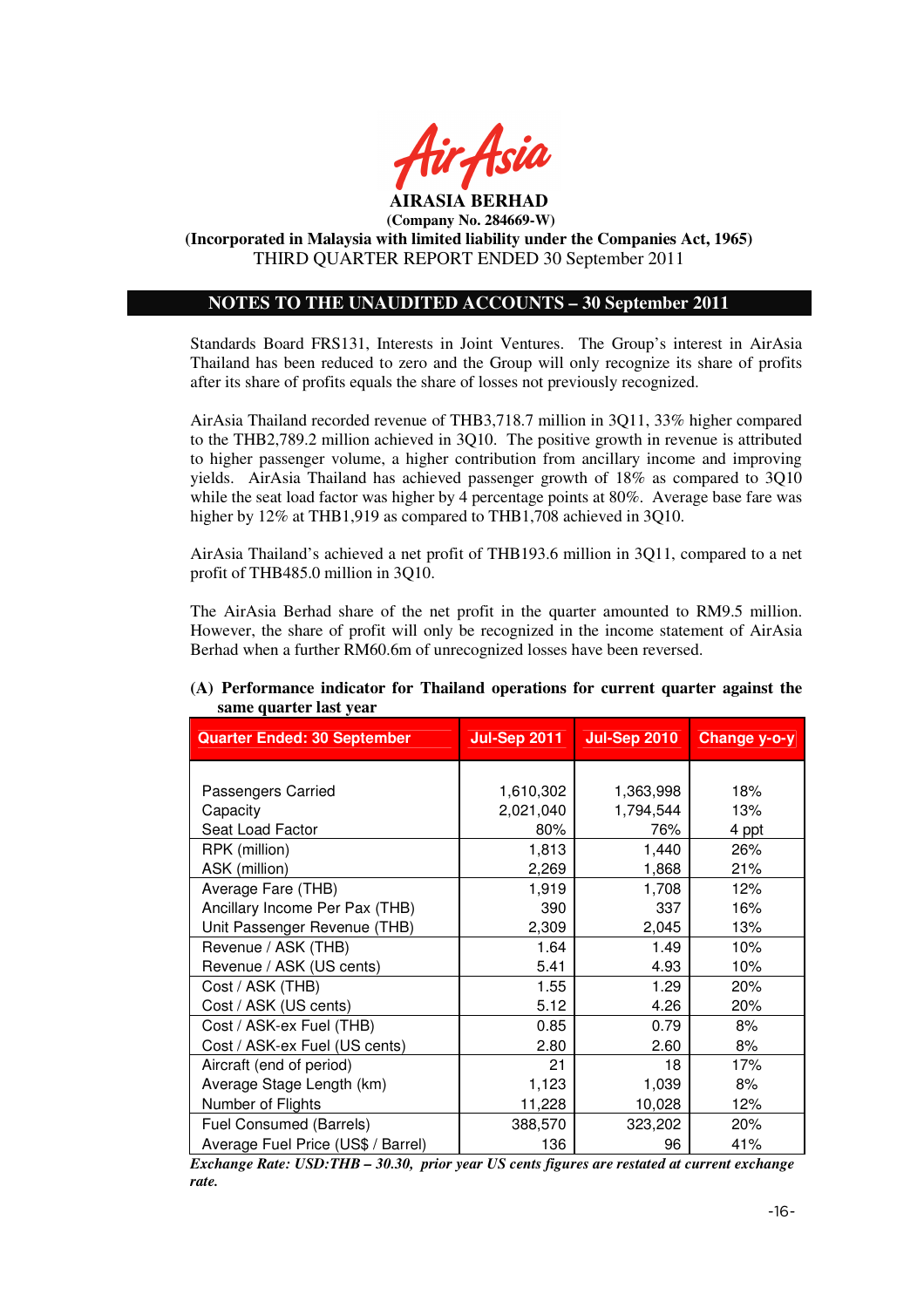

## **NOTES TO THE UNAUDITED ACCOUNTS – 30 September 2011**

**(B) Performance of current quarter against the same quarter last year for Thailand**

| <b>Quarter Ended: 30 September</b><br><b>THB'000</b>     | <b>Jul-Sep 2011</b> | <b>Jul-Sep 2010</b> |
|----------------------------------------------------------|---------------------|---------------------|
| <b>Revenue</b>                                           | 3,718,674           | 2,789,197           |
| Operating expenses:                                      |                     |                     |
| - Staff costs                                            | (365,096)           | (271, 117)          |
| - Depreciation of property, plant<br>and equipment       | (17, 122)           | (34, 117)           |
| - Aircraft fuel expenses                                 | (1,598,277)         | (940, 306)          |
| - Maintenance & overhaul                                 | (278, 813)          | (173, 232)          |
| -User charges and other related expenses                 | (502, 773)          | (398, 802)          |
| - Aircraft operating lease expenses                      | (695, 927)          | (585, 957)          |
| - Travel and tour operating expenses                     |                     |                     |
| - Other operating expenses<br>Other (losses)/gains - net | (155, 876)          | (91, 221)           |
| Other income                                             | 90,689              | 84,308              |
|                                                          |                     |                     |
| <b>Operating Profit</b>                                  | 195,479             | 378,753             |
| Finance Income                                           | 19,638              | 168,654             |
| <b>Finance Costs</b>                                     | (15, 468)           | (61, 328)           |
|                                                          |                     |                     |
| Profit before tax                                        | 199,649             | 486,079             |
| Taxation                                                 | (6,021)             | (1,099)             |
|                                                          |                     |                     |
| Profit after tax                                         | 193,628             | 484,980             |
| <b>EBITDAR</b>                                           | 908,528             | 998,827             |
| <b>EBITDAR Margin</b>                                    | 24%                 | 36%                 |
| <b>EBIT Margin</b>                                       | 5%                  | 14%                 |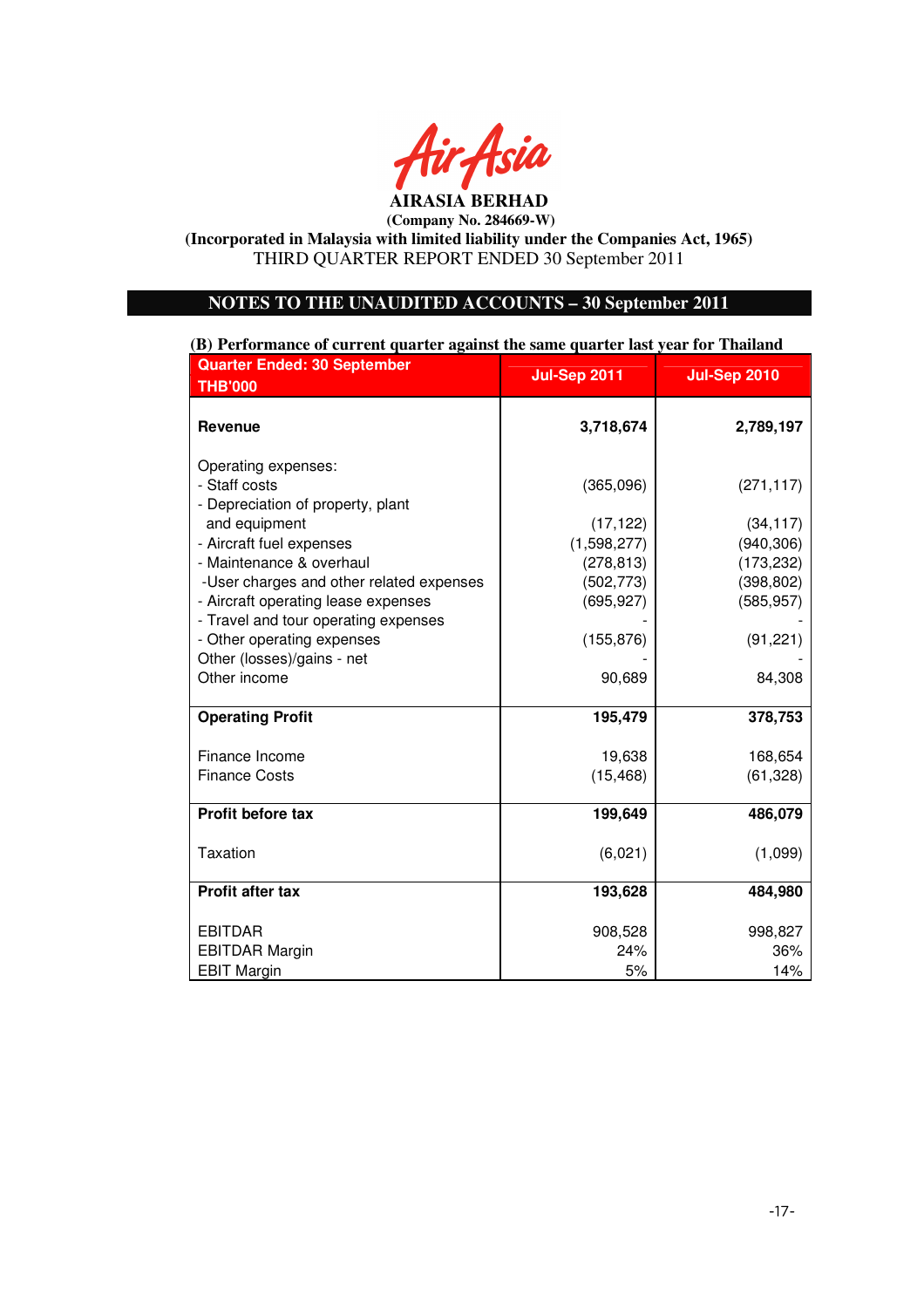

## **NOTES TO THE UNAUDITED ACCOUNTS – 30 September 2011**

## **(C) Balance Sheet**

| <b>Quarter Ended: 30 September</b><br><b>THB'000</b> | <b>Sep 2011</b> | <b>Dec 2010</b> |  |
|------------------------------------------------------|-----------------|-----------------|--|
|                                                      |                 |                 |  |
| Property, Plant & Equipment                          | 299,381         | 290,318         |  |
| Work In Progress                                     |                 | 5,448           |  |
| <b>Deferred Expenditure</b>                          |                 |                 |  |
| Inventory                                            | 11,835          | 6,390           |  |
| Other Debtors & Prepayments                          | 1,989,943       | 1,240,661       |  |
| Cash & Short Term Deposits                           | 1,361,315       | 591,776         |  |
| <b>Total Assets</b>                                  | 3,662,474       | 2,134,593       |  |
|                                                      |                 |                 |  |
| Sales In Advance                                     | 2,967,541       | 2,373,445       |  |
| <b>Other Creditors &amp; Accruals</b>                | 1,157,164       | 834,556         |  |
| Amounts Owing to Related Party                       | 349,513         | 1,429,543       |  |
| Long Term Liabilities                                | 340,970         |                 |  |
| <b>Total Liabilities</b>                             | 4,815,188       | 4,637,544       |  |
|                                                      |                 |                 |  |
| <b>Share Capital</b>                                 | 400,000         | 400,000         |  |
| <b>Share Premium</b>                                 | 1,228           | 1,228           |  |
| <b>Retained Earnings</b>                             | (1,553,942)     | (2,904,179)     |  |
| <b>Total Equity</b>                                  | (1, 152, 714)   | (2,502,951)     |  |

## **ii) Associate Company - AirAsia Indonesia**

AirAsia Indonesia is an associate company owned 49% by AirAsia Berhad. As such it is accounted for using the equity method, as permitted by the Malaysian Accounting Standards Board FRS128, Investments in Associates. The Group's interest in AirAsia Indonesia has been reduced to zero and the Group will only recognize its share of profits after its share of profits equals the share of losses not previously recognized.

AirAsia Indonesia recorded revenue of IDR1,069.6 billion in 3Q11, 37% higher as compared to the IDR781.7 billion achieved in 3Q10. The positive growth in revenue can be attributed to higher passenger volumes, improved contribution from ancillary income per passenger which increased by 9% and higher base fares which rose by 5% over the same quarter in 2010. Passengers carried by AirAsia Indonesia increased by 30% year on year while the seat load factor fell to 78% from 81% a year before as passenger growth was slightly behind capacity growth.

During the quarter AirAsia Indonesia made a provision for the cost of early return of the remaining B737 aircraft in their fleet amounting to IDR52.9 billion, such that the Indonesian operations produced a loss after tax of IDR25.7 billion in 3Q11, compared to the IDR158.0 billion profit recorded in the same quarter of 2010.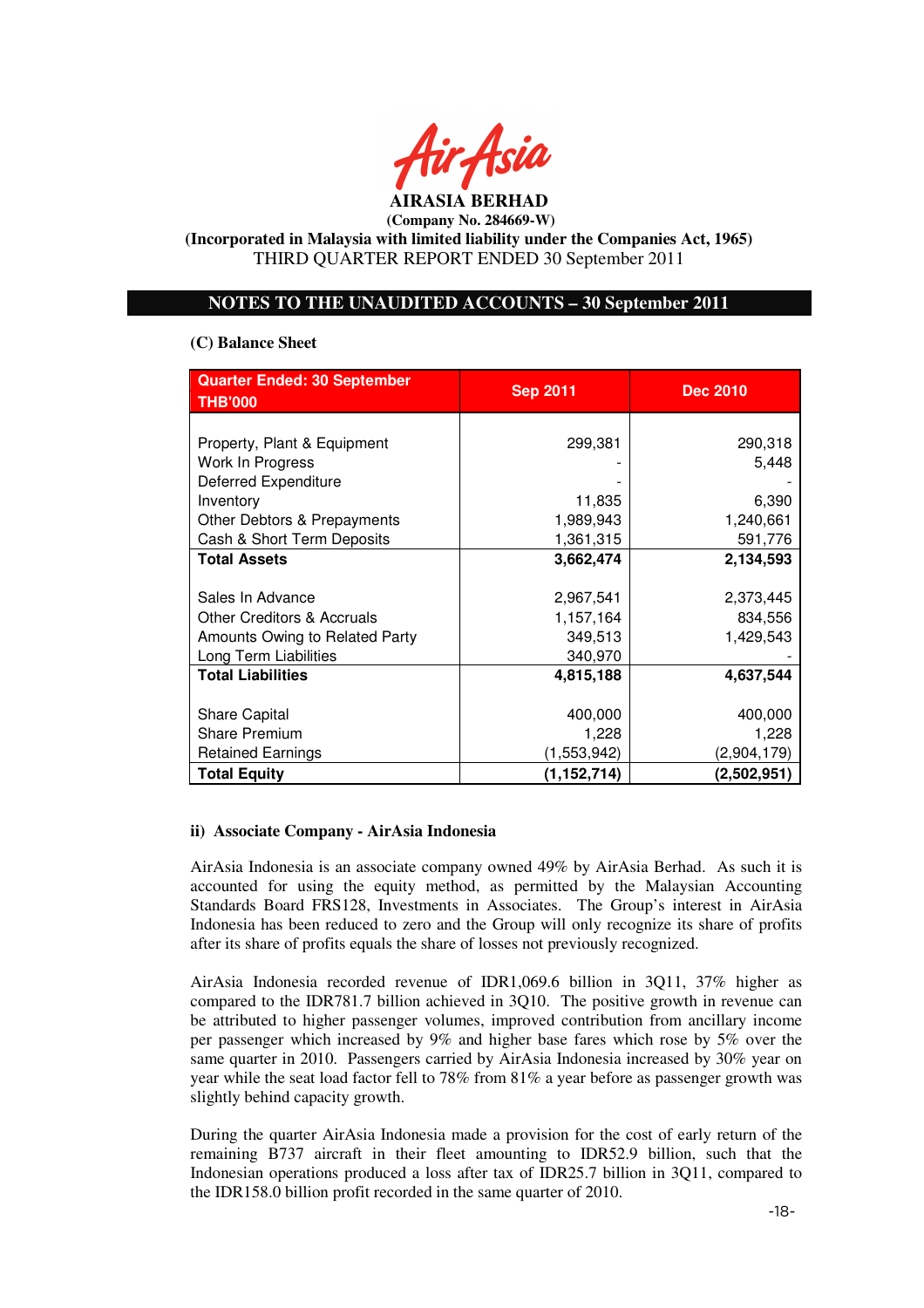

# **(Company No. 284669-W)**

**(Incorporated in Malaysia with limited liability under the Companies Act, 1965)**  THIRD QUARTER REPORT ENDED 30 September 2011

## **NOTES TO THE UNAUDITED ACCOUNTS – 30 September 2011**

The AirAsia Berhad share of the net loss in the quarter amounted to RM(4.4) million. However, as the Group's interest in AirAsia Indonesia has been reduced to zero any profits will only be recognized when a total of RM188.6m of unrecognized losses have been reversed.

## **(A) Performance indicator for Indonesia operations for current quarter against the same quarter last year**

| <b>Quarter Ended: 30 September</b> | <b>Jul-Sep 2011</b> | <b>Jul-Sep 2010</b> | Change y-o-y |
|------------------------------------|---------------------|---------------------|--------------|
|                                    |                     |                     |              |
| Passengers Carried                 | 1,401,525           | 1,079,008           | 30%          |
| Capacity                           | 1,801,056           | 1,334,728           | 35%          |
| Seat Load Factor                   | 78%                 | 81%                 | $-3$ ppt     |
| RPK (million)                      | 1,839               | 1,437               | 28%          |
| ASK (million)                      | 2,375               | 1,760               | 35%          |
| Average Fare (IDR)                 | 639,736             | 611,604             | 5%           |
| Ancillary Income Per Pax (IDR)     | 123,407             | 112,822             | 9%           |
| Unit Passenger Revenue (IDR)       | 763,143             | 724,426             | 5%           |
| Revenue / ASK (IDR)                | 450.38              | 444.09              | $1\%$        |
| Revenue / ASK (US cents)           | 5.23                | 5.15                | $1\%$        |
| Cost / ASK (IDR)                   | 443.23              | 346.28              | 28%          |
| Cost / ASK (US cents)              | 5.14                | 4.02                | 28%          |
| Cost / ASK-ex Fuel (IDR)           | 222.43              | 197.11              | 13%          |
| Cost / ASK-ex Fuel (US cents)      | 2.58                | 2.29                | 13%          |
| Aircraft (end of period)           | 20                  | 15                  | 33%          |
| Average Stage Length (km)          | 1,324               | 1,321               | $0\%$        |
| Number of Flights                  | 10,240              | 7,715               | 33%          |
| Fuel Consumed (Barrels)            | 428,980             | 302,349             | 42%          |
| Average Fuel Price (US\$ / Barrel) | 142                 | 101                 | 41%          |

*Exchange Rate: USD:IDR – 8,616, prior year US cents figures are restated at current exchange rate.*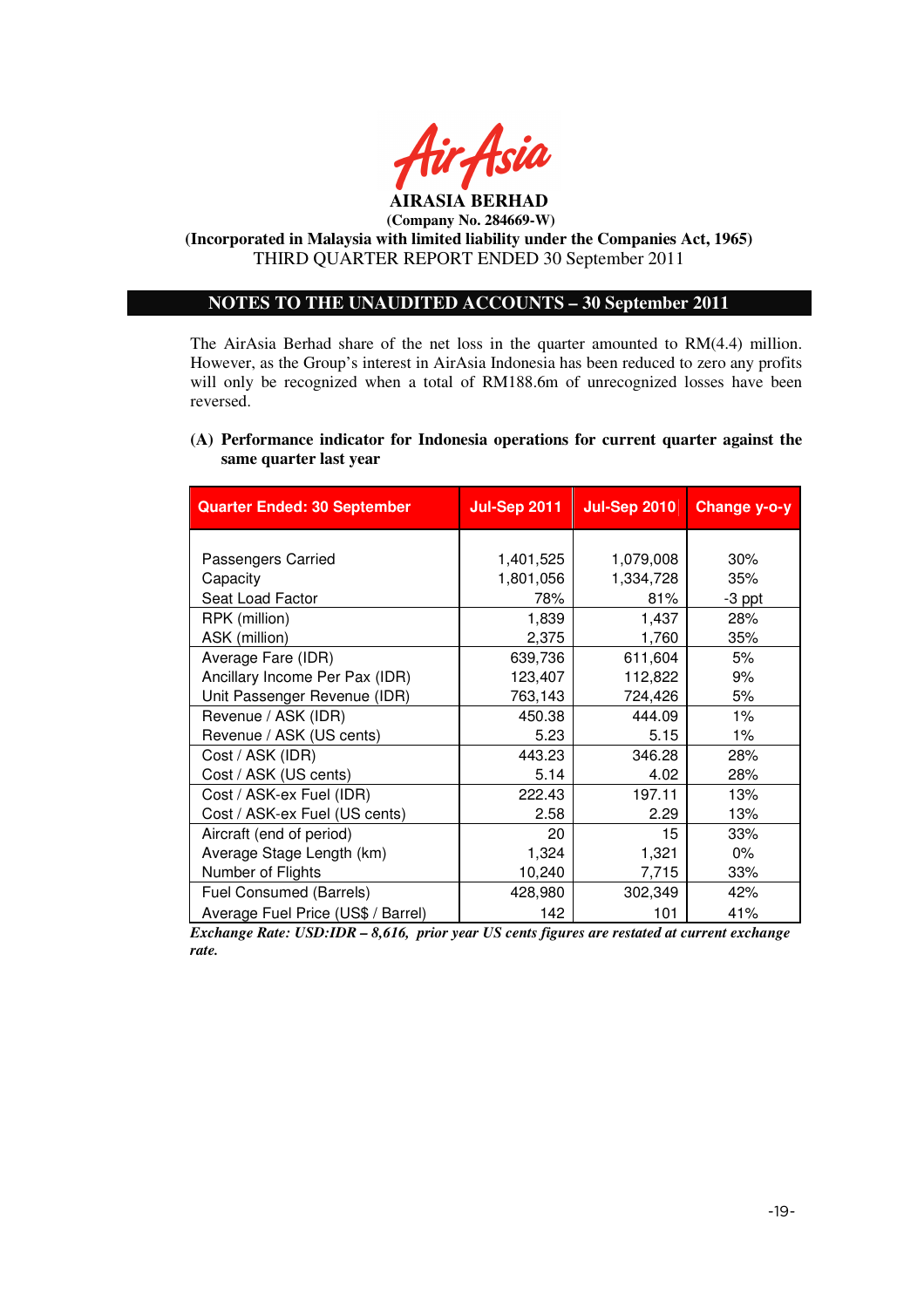

# **NOTES TO THE UNAUDITED ACCOUNTS – 30 September 2011**

**(B) Performance of current quarter against the same quarter last year for Indonesia** 

| <b>Quarter Ended: 30 September</b>        | <b>Jul-Sep 2011</b> | <b>Jul-Sep 2010</b> |
|-------------------------------------------|---------------------|---------------------|
| <b>IDR</b> million                        |                     |                     |
| <b>Revenue</b>                            | 1,069,564           | 781,661             |
| Operating expenses:                       |                     |                     |
| - Staff costs                             | (105, 172)          | (79, 958)           |
| - Depreciation                            | (5, 411)            | (4, 405)            |
| - Aircraft fuel expenses                  | (524, 379)          | (262, 553)          |
| - Aircraft operating lease expense        | (161, 712)          | (116, 667)          |
| - Maintenance & overhaul                  | (79, 825)           | (62, 483)           |
| - User charges and other related expenses | (100, 509)          | (73, 329)           |
| - Travel and tour operating expenses      |                     |                     |
| - Provision for early return of aircraft  | (52, 890)           |                     |
| - Other operating expenses                | (28, 223)           | (12, 618)           |
| Other (losses)/gains - net                |                     |                     |
| Other income                              | 5,524               | 2,513               |
| <b>Operating Profit</b>                   | 16,967              | 172,161             |
| Finance Income                            | (30, 338)           | (193)               |
| <b>Finance Costs</b>                      | (12, 328)           | (14, 016)           |
| Profit before tax                         | (25, 699)           | 157,952             |
| <b>Taxation</b>                           |                     |                     |
| Profit after tax                          | (25, 699)           | 157,952             |
| <b>EBITDAR</b>                            | 184,090             | 293,233             |
| <b>EBITDAR Margin</b>                     | 17%                 | 38%                 |
| <b>EBIT Margin</b>                        | 2%                  | 22%                 |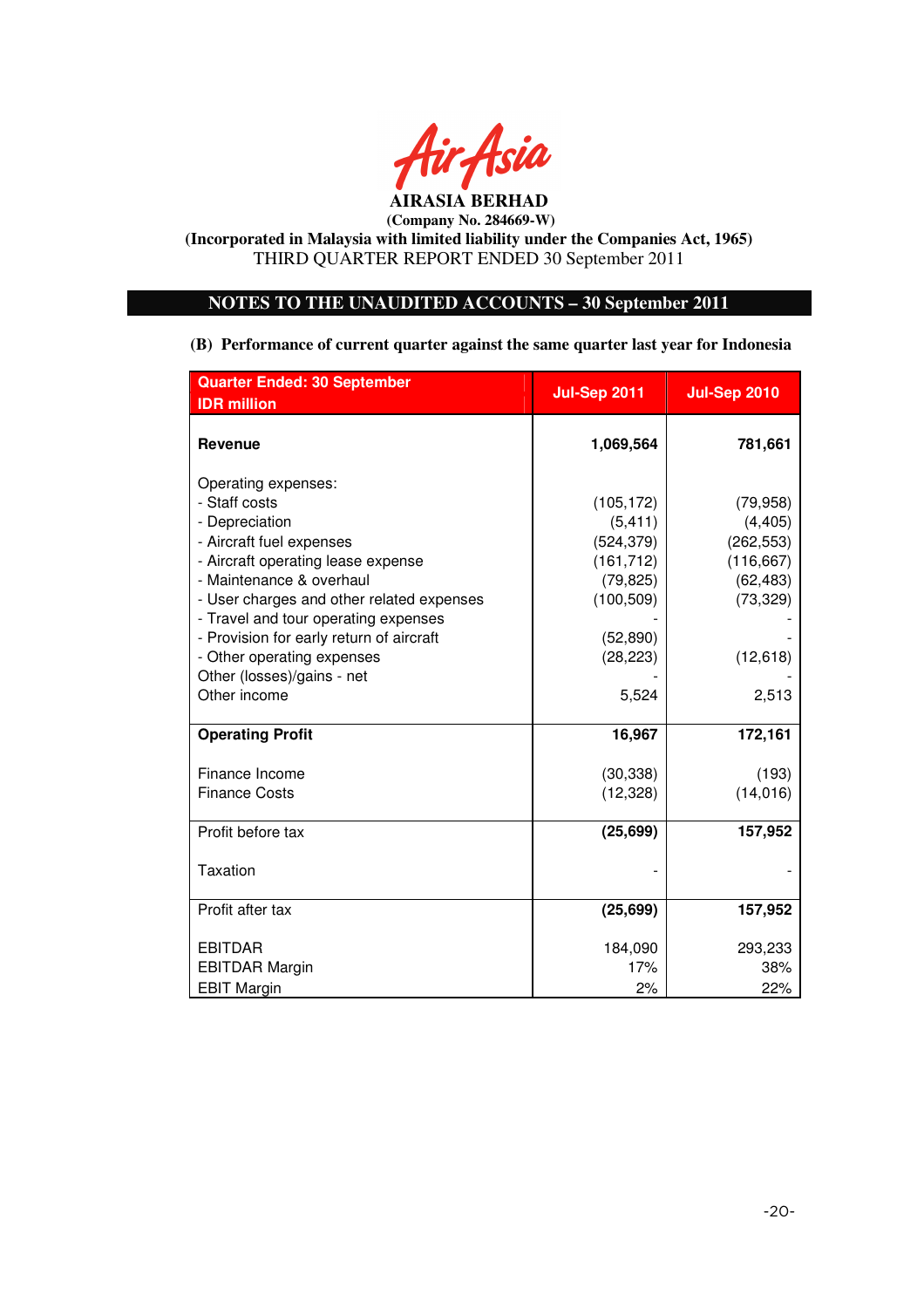

# **NOTES TO THE UNAUDITED ACCOUNTS – 30 September 2011**

## **(C) Balance Sheet**

| <b>Quarter Ended: 30 September</b><br><b>IDR</b> million | <b>Sep 2011</b> | <b>Dec 2010</b> |  |
|----------------------------------------------------------|-----------------|-----------------|--|
|                                                          |                 |                 |  |
| Property, Plant & Equipment                              | 113,537         | 102,976         |  |
| Work In Progress                                         | 228             | 775             |  |
| <b>Deferred Expenditure</b>                              | 507             | 1,609           |  |
| Inventory                                                | 2.049           | 3,834           |  |
| Other Debtors & Prepayments                              | 49,876          | 36,042          |  |
| Cash & Short Term Deposits                               | 160,794         | 40,403          |  |
| <b>Total Assets</b>                                      | 326,991         | 185,639         |  |
|                                                          |                 |                 |  |
| Sales In Advance                                         | 443,443         | 440,251         |  |
| <b>Other Creditors &amp; Accruals</b>                    | 488,921         | 250,691         |  |
| Amounts Owing to Related Party                           | 526,087         | 672,890         |  |
| <b>Borrowings</b>                                        | 138,974         | 138,974         |  |
| <b>Total Liabilities</b>                                 | 1,597,425       | 1,502,806       |  |
|                                                          |                 |                 |  |
| Share Capital                                            | 180,000         | 180,000         |  |
| <b>Share Premium</b>                                     |                 |                 |  |
| <b>Retained Earnings</b>                                 | (1,450,434)     | (1, 497, 167)   |  |
| <b>Total Equity</b>                                      | (1,270,434)     | (1, 317, 167)   |  |

# **iii) Jointly Controlled Entity – Asian Aviation Centre of Excellence Sdn Bhd ('AACOE')**

AACOE is a joint venture company which is owned in equal shares by AirAsia Berhad and CAE Inc, a Canadian incorporated aviation training organization. In the quarter under review both parties invested RM81.6m (USD27.3m) in AACOE Sdn Bhd. AACOE recorded a net profit of RM6.2m in the quarter of which RM3.1 is equity accounted in the AirAsia Berhad income statement.

## **iv) Jointly Controlled Entity – AAE Travel Pte Ltd ('AAE Travel')**

AAE Travel is a joint venture company which is owned in equal shares by AirAsia Berhad and Expedia Inc, a USA incorporated on-line travel agent. In the quarter under review both parties invested RM30.1m (USD10.0m) in AAE Travel. AAE Travel recorded a net profit of RM14.0m in the quarter of which RM7.0m is equity accounted in the AirAsia Berhad income statement.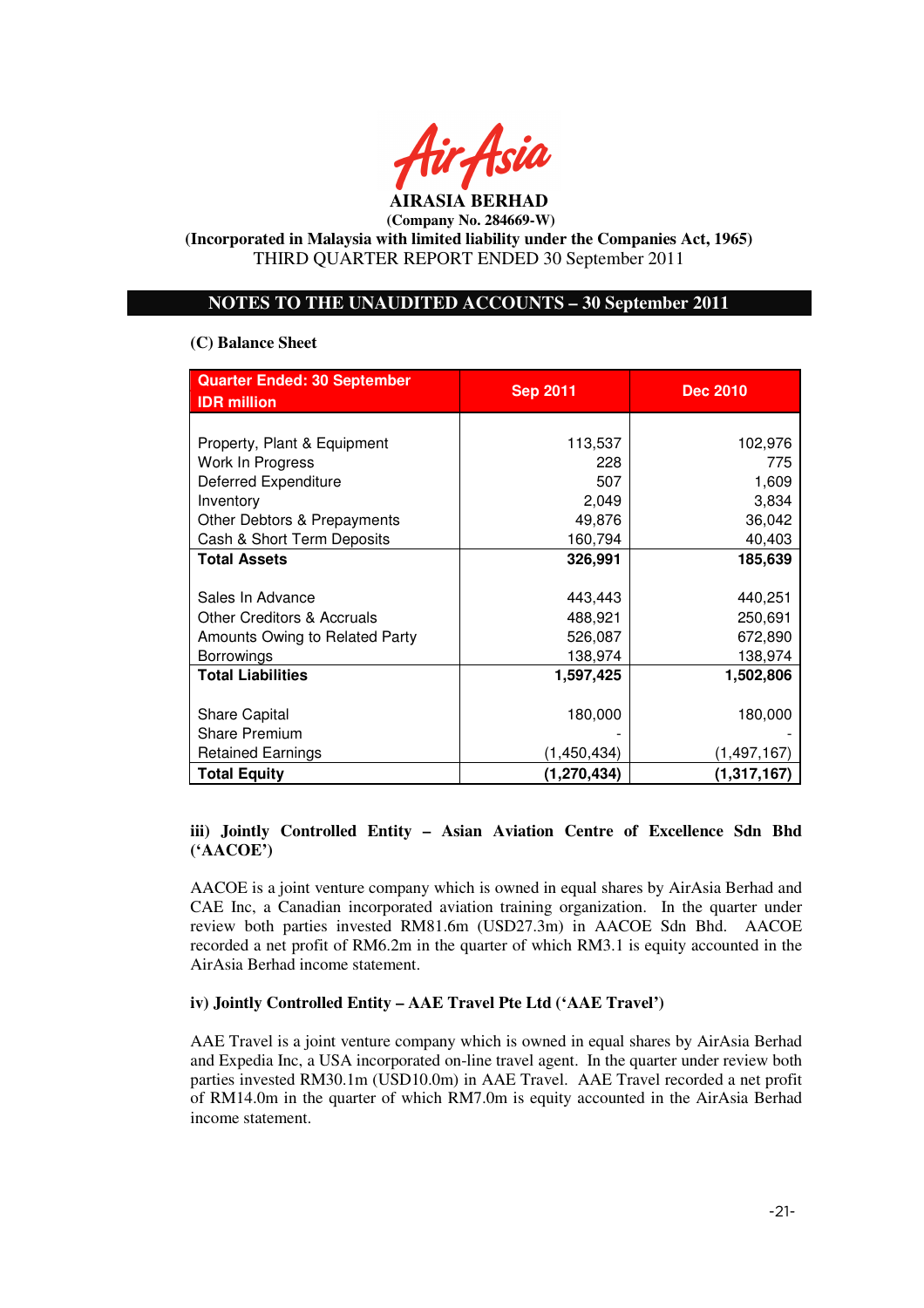

## **NOTES TO THE UNAUDITED ACCOUNTS – 30 September 2011**

#### **v) Associate Company – AirAsia Inc ('AirAsia Philippines')**

AirAsia Philippines is an associate company which is incorporated in the Republic of the Philippines and is 40% owned by AirAsia Berhad. In the quarter under review AirAsia invested RM13.1m (USD4.4m) in AirAsia Philippines. AirAsia Philippines recorded a net loss of RM5.0m in the quarter of which RM2.0m is equity accounted in the AirAsia Berhad income statement.

#### **23. Variation of results against preceding quarter**

The Group achieved a profit after taxation of RM152.3 million for the quarter under review. This is higher by RM48.0 million compared to the RM104.3 million profit after taxation achieved in the immediately preceding quarter ended 30 June 2011.

#### **24. Commentary on prospects**

Based on the current forward booking trend underlying passenger demand in the final quarter for the Malaysian, Thai and Indonesian operations remains positive. Load factors achieved in the month of October were in line with the prior year in Thailand and slightly below in Malaysia and Indonesia, with average fares higher in all three countries.

In Malaysia, forward loads for the remaining months of the third quarter are ahead of the prior year with base fares slightly lower, in line with the Company strategy to increase load factors. Passenger numbers are expected to remain strong for the rest of the year which is the strongest quarter for the Malaysian operations. The current floods in Thailand are expected to have a minimal impact affecting only the Kuala Lumpur to Bangkok sector.

In Thailand, demand is expected to remain strong in the fourth quarter. Although the Bangkok area has been affected by the flood situation, domestic sectors are still performing well, in terms of yields and loads. The hubs at Phuket and Chiang Mai have continued to perform well connecting the north and south of the country while passengers avoid Bangkok. There is expected to a short term impact on international sectors due to a lower number of arriving foreign tourists, though December performance, the peak month for tourist arrivals, is still expected to be strong. Despite the current situation the final quarter of 2011 is still expected to provide a strong end to the year.

In Indonesia, the recent phasing out of the remaining Boeing 737 aircraft will increase efficiency, lower unscheduled maintenance costs and lower fuel consumption, which is expected to translate into improved financial performance. During the fourth quarter Indonesia AirAsia will move international operations from Terminal 2 to Terminal 3 at Soekarno Hatta International Airport, where domestic operations are already located. Having both domestic and international operations based in the same terminal will improve efficiency and provide an improved passenger experience for connections between domestic and international flights. The impact of the flooding in Thailand is expected to be limited in Indonesia AirAsia, which operates only a limited number of flights to Bangkok.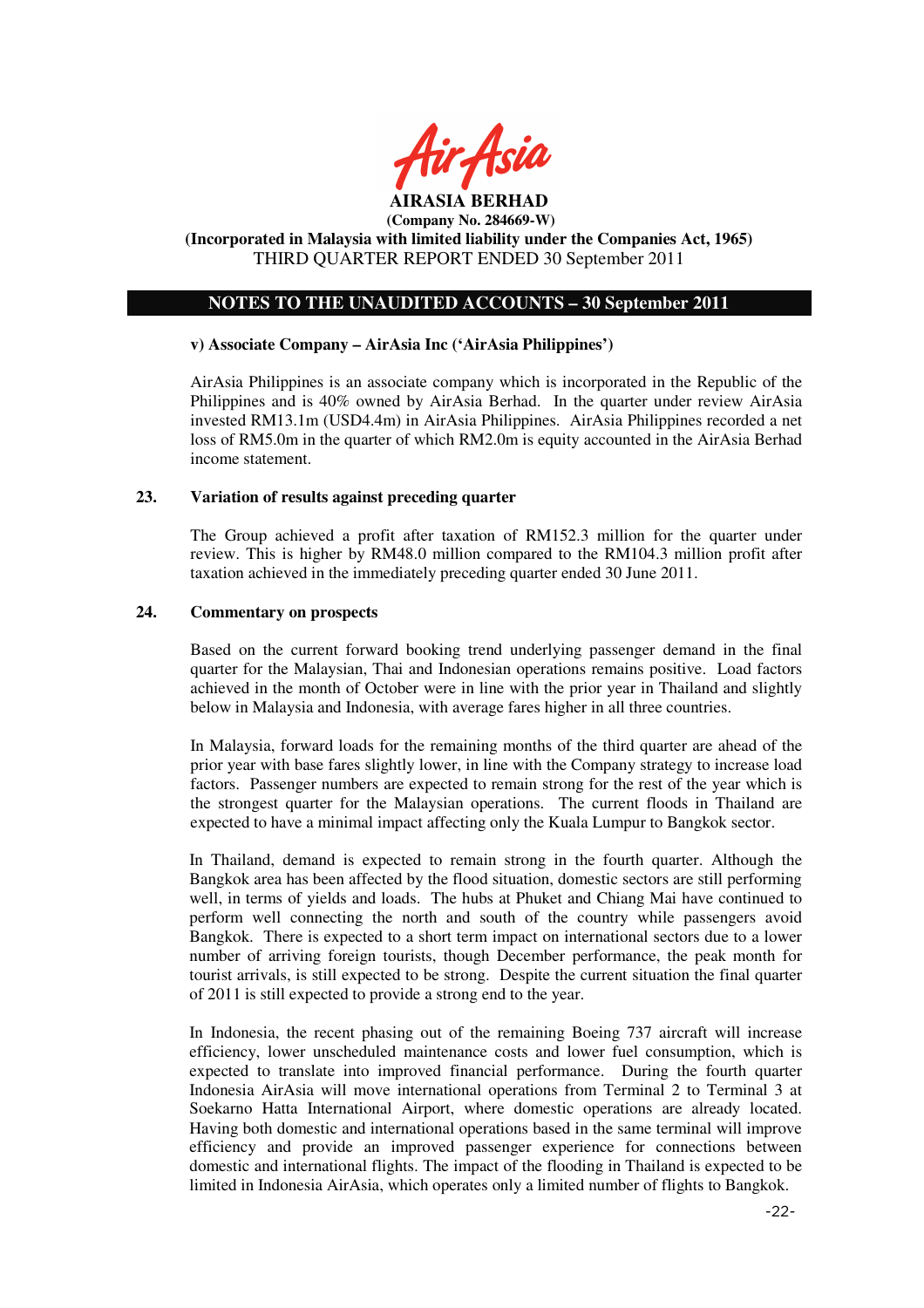

# **NOTES TO THE UNAUDITED ACCOUNTS – 30 September 2011**

The Group will take delivery of six A320 aircraft in the final quarter of the year. Four aircraft will be deployed in Malaysia, one in Thailand and one in the Philippines. One new route will be operated from Malaysia, to Da Nang in Vietnam, in combination with additions and reductions in frequency on existing routes. The commencement of scheduled services in the Philippines is now expected in January 2012.

The outlook for the final quarter of the year should be seen in the context of the current high price of oil and aviation fuel. Fuel surcharges, introduced during the third quarter of the year have mitigated, but not fully offset, the effect of higher fuel prices.

However, barring any unforeseen circumstances, the Directors remain positive for the prospects of the Group for the final quarter of 2011.

#### **25. Profit forecast**

The disclosure requirements for explanatory notes for the variance of actual profit after tax and minority interest and forecast profit after tax and minority interest are not applicable for the current quarter and financial year-to-date.

#### **26. Finance Income/(Cost)**

|                                          | <b>Group and Company</b> |                          |                  |                  |
|------------------------------------------|--------------------------|--------------------------|------------------|------------------|
| All figures in RM'000                    | Quarter                  | <b>Quarter</b>           | <b>Year to</b>   | <b>Year to</b>   |
|                                          | <b>Ended</b><br>30/09/11 | <b>Ended</b><br>30/09/10 | Date<br>30/09/11 | Date<br>30/09/10 |
| <b>Finance Income</b>                    |                          |                          |                  |                  |
| from<br>due<br>Interest<br>amounts<br>on | 13,910                   | 15,533                   | 31,788           | 48,390           |
| associates and JV entities               |                          |                          |                  |                  |
| Interest on deposits                     | 3,685                    | 2,271                    | 12,942           | 8,329            |
| Foreign exchange gains - net             |                          | 270,808                  |                  | 573,990          |
| Fair value gains on derivative           | 96,359                   |                          | 30,233           |                  |
| financial instruments                    |                          |                          |                  |                  |
|                                          | 113,954                  | 288,612                  | 74,963           | 630,609          |
| <b>Finance Costs</b>                     |                          |                          |                  |                  |
| Foreign exchange losses - net            | (169, 441)               |                          | (52, 480)        |                  |
| Fair value losses on derivative          |                          | (127, 914)               |                  | (269, 616)       |
| financial instruments                    |                          |                          |                  |                  |
| <b>Bank borrowings</b>                   | (93, 128)                | (94,297)                 | (275,010)        | (275, 697)       |
| Amortisation of premiums                 | (1,963)                  | (1,997)                  | (5,874)          | (5,759)          |
| Hire purchase payables                   |                          | (2)                      | (3)              | (8)              |
| Bank facilities and other charges        | (452)                    | (801)                    | (1,239)          | (3,146)          |
|                                          | (264, 984)               | (225, 011)               | (334, 606)       | (554, 226)       |
|                                          |                          |                          |                  |                  |
| <b>Net Finance (Cost) / Income</b>       | (151, 030)               | 63,601                   | (259, 643)       | 76,383           |

-23-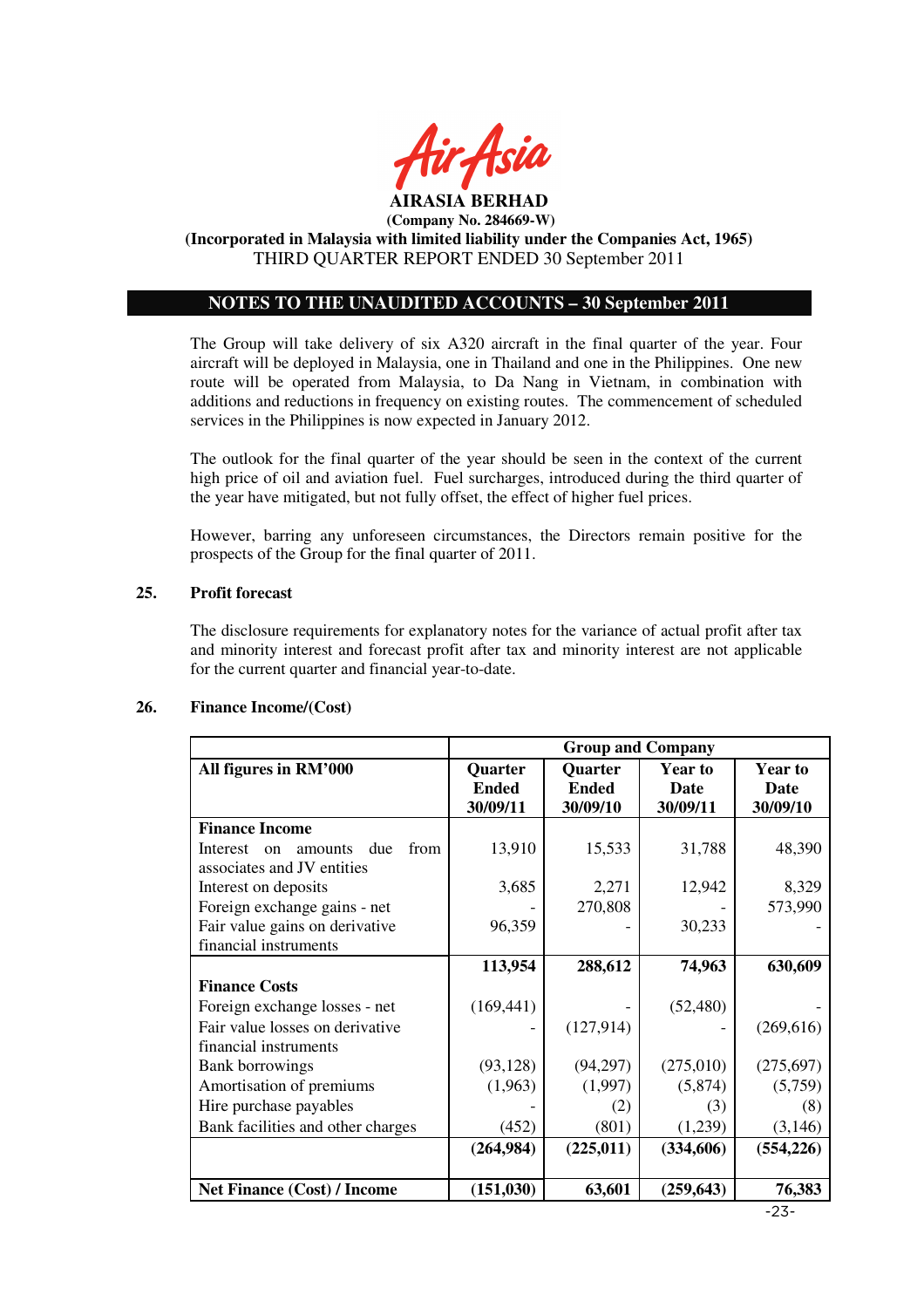

## **NOTES TO THE UNAUDITED ACCOUNTS – 30 September 2011**

#### **27. Exceptional item**

There were no exceptional items in the quarter under review.

#### **28. Income tax expense**

#### *Current taxation*

The current taxation charge of RM2.8 million comprises tax payable on interest income and taxes applicable in foreign branches.

#### *Deferred taxation*

The RM46.6 million deferred tax credit arises from a reduction of RM26.6 million in deferred tax liabilities and RM20.0 million of deferred tax assets recognized during the period. The deferred tax liabilities reduced as the difference between the net book value and tax written down value of property plant and equipment decreased in the period. The deferred tax assets arose from capital allowances granted in the period but which remained unutilized in combination with Investment Allowance granted on an aircraft delivery.

#### **29. Unquoted investments and properties**

There was no sale of unquoted investments or properties for the quarter under review and financial period to date.

#### **30. Quoted investments and properties**

There was no purchase or disposal of quoted securities for the quarter under review and financial period to date.

#### **31. Status of corporate proposals announced**

#### *Tune Money Joint Venture*

Following the announcement on 20 September 2011 on the above matter, AirAsia wishes to update that there has been no change in the status of the above proposed Tune Money Joint Venture.

#### *Philippines Joint Venture*

Following the announcement on 23 August 2011 on the above matter, AirAsia wishes to update that the issued ordinary share capital of the above Joint Venture company has been increased to PHP468,050,000. AirAsia subscribed for an additional PHP159,095,050 of ordinary shares and maintains a 40% shareholding in the Philippines Joint Venture company.

#### *Expedia Inc Joint Venture*

Following the announcement on 23 August 2011 on the above matter, AirAsia is pleased to announce that AAE Travel Pte Ltd, a Joint Venture company owned by AirAsia Exp Pte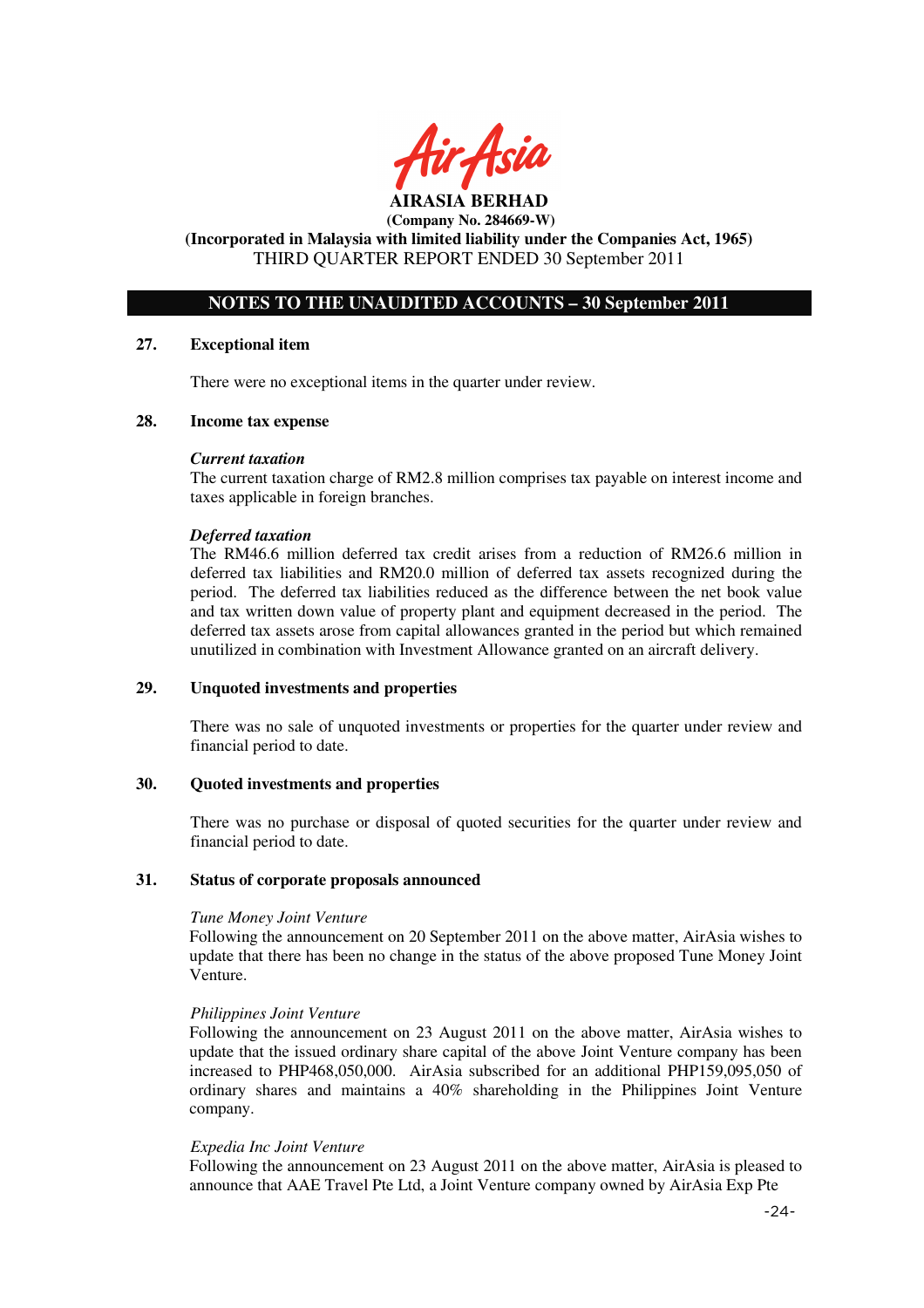

# **NOTES TO THE UNAUDITED ACCOUNTS – 30 September 2011**

Ltd, a wholly-owned subsidiary of AirAsia Go Holiday Sdn Bhd, which in turn is a whollyowned subsidiary of AirAsia, and Expedia Inc, through Expedia Southeast Asia Pte Ltd, has commenced trading as an online travel agency.

#### *Japan Joint Venture*

Following the announcement on 1 November 2011 on the above matter, AirAsia wishes to update that there has been no change in the status of the above proposed Japan Joint Venture.

*Proposed Warrants Exchange Exercise with Malaysian Airline System Berhad*  Following the announcements on 21 October 2011 and 4 November 2011 on the above matter, AirAsia wishes to update that there has been no change in the status of the above proposed warrants exchange exercise with Malaysia Airline System Berhad.

|                   | At 30/09/2011<br><b>RM'000</b> | At 31/03/2011<br><b>RM'000</b> |
|-------------------|--------------------------------|--------------------------------|
| <b>Current</b>    | 597,467                        | 561,001                        |
|                   |                                |                                |
| Non-current       | 7,015,843                      | 7,059,614                      |
|                   |                                |                                |
| <b>Total Debt</b> | 7,613,310                      | 7,620,615                      |

## **32. Borrowings and debt securities**

The borrowings are mainly in the form of term loans which are for the purchase of new Airbus A320-200 aircraft.

The maturity period of non-current borrowing is 14 years and below. Borrowings are denominated in US Dollar (predominantly), RM and Euro. The Company has substantially hedged its foreign exchange exposure through foreign exchange contracts as explained in Note 33 (i).

The Company's aircraft financing facilities are principally secured by the following types of security:

- (a) Assignment of rights under contract with Airbus over each aircraft
- (b) Assignment of insurance and reinsurances of each aircraft
- (c) Assignment of airframe and engine warranties of each aircraft
- (d) Mortgage of the aircraft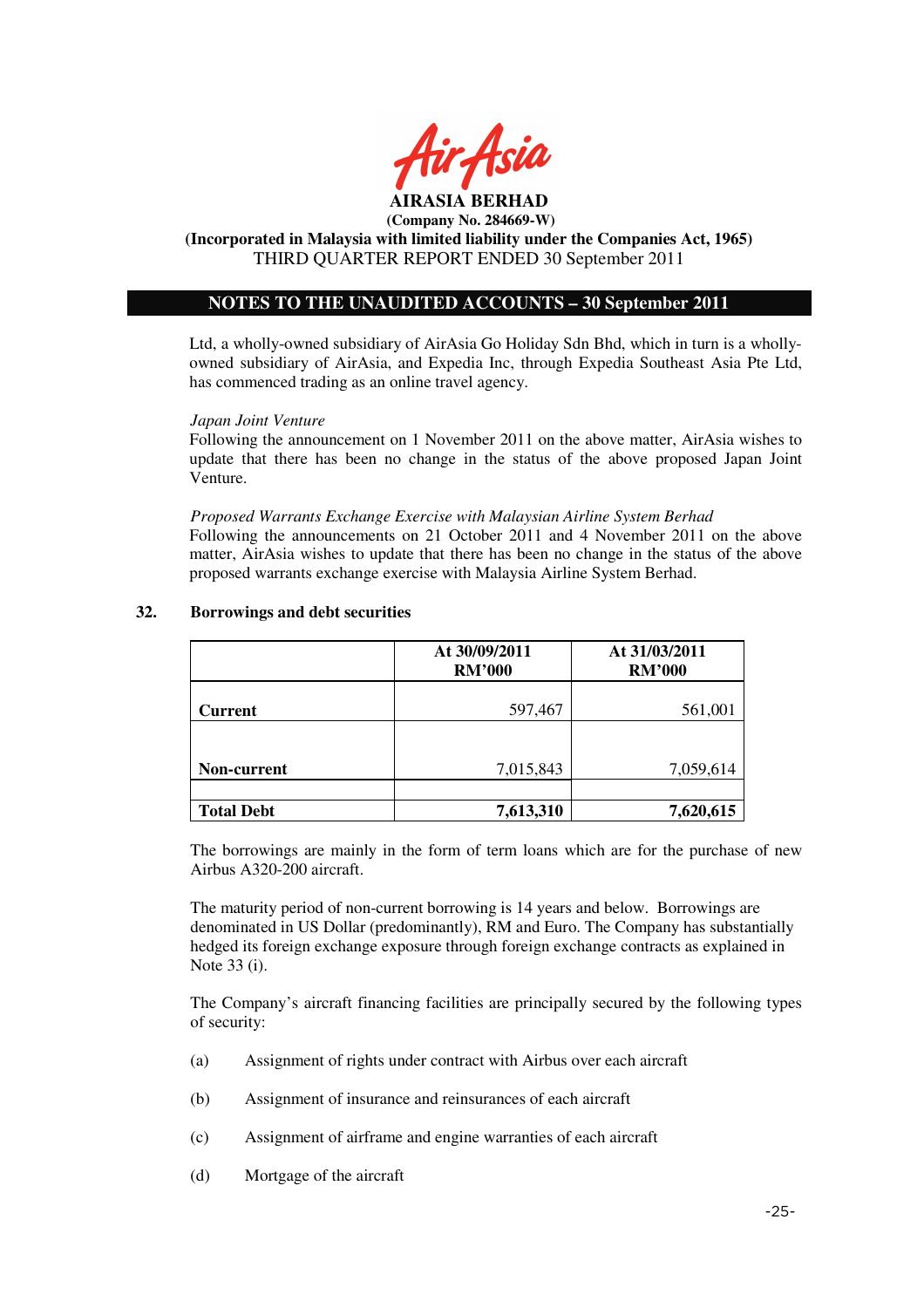

**AIRASIA BERHAD (Company No. 284669-W)** 

**(Incorporated in Malaysia with limited liability under the Companies Act, 1965)**  THIRD QUARTER REPORT ENDED 30 September 2011

# **NOTES TO THE UNAUDITED ACCOUNTS – 30 September 2011**

#### (e) Deregistration Power of Attorney

#### **33. Derivative Financial Instruments:**

The fair value of derivative financial instruments is determined in accordance with FRS139 "Financial Instruments: Recognition and Measurement"

#### (i) Forward Foreign Exchange Contracts

As at 30 September 2011, the Group has hedged approximately 44% of its dollar liabilities pertaining to its aircraft, engine and simulator loans into Malaysian Ringgit ("MYR") by using long dated foreign exchange forward contracts. The calculation includes loans for aircraft deployed to Thai AirAsia and Indonesia AirAsia where AirAsia receives lease payments in USD. However, if the calculation is based on loans pertaining to aircraft being deployed to Malaysia, approximately 70% of the loans are hedged from USD into MYR. The latest weighted average foreign forward exchange rate is at 3.2397 USD:MYR.

#### (ii) Interest Rate Hedging

The Group has entered into interest rate hedging transactions to hedge against fluctuations in the US\$ Libor on its existing aircraft financing for aircraft delivering from 2005 to 2011. As at 30 September 2011, there were two forward start interest rate swaps at 2.50% and 3.20% respectively with 12 years tenure for future aircraft loans for aircraft purchases delivering in 2011.

#### (iii) Fuel Hedging

As at 30 September 2011, the Group has entered into Brent fixed swap which represents up to 23% of the Group's total expected fuel volume for the remaining period of 2011.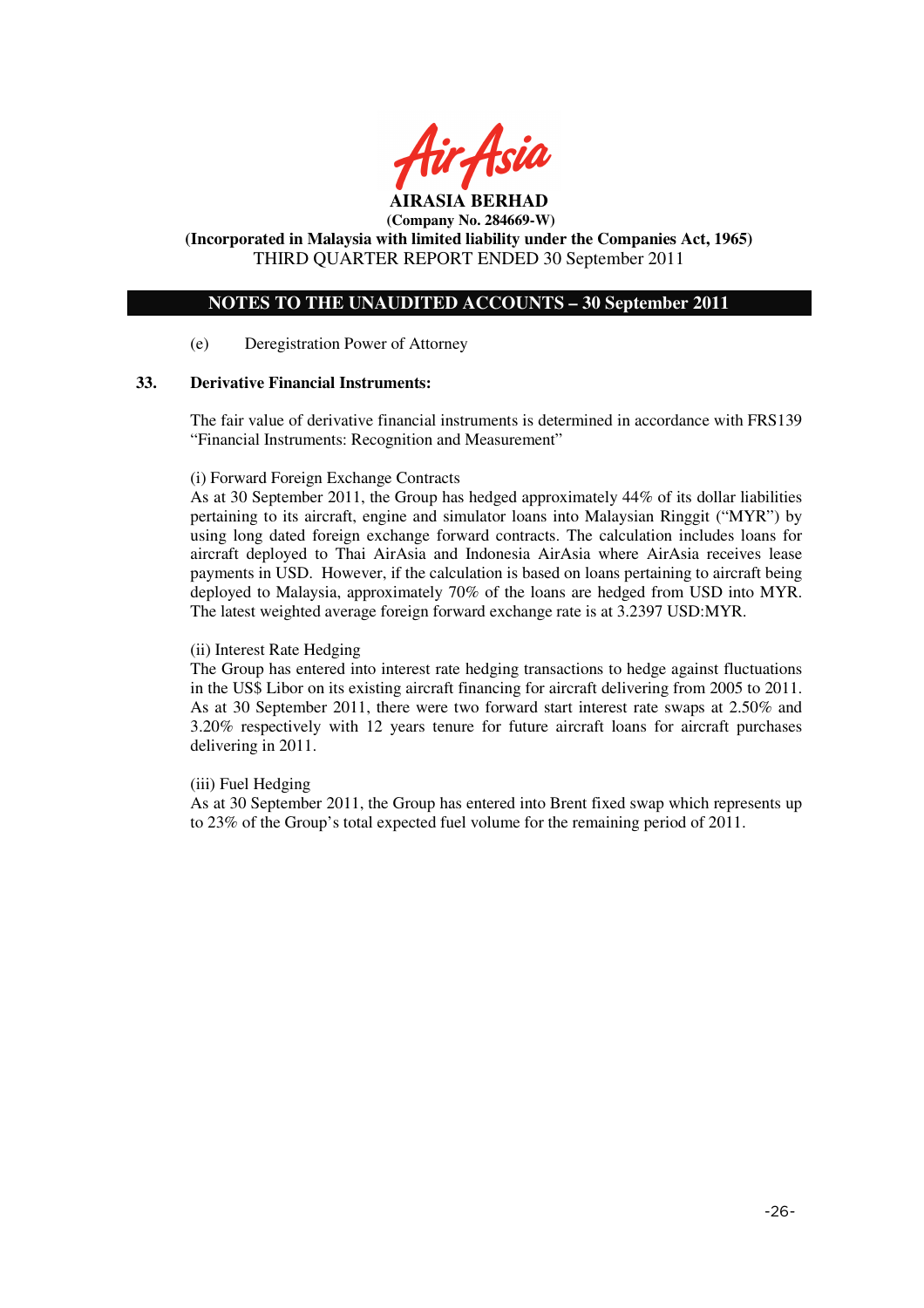

## **NOTES TO THE UNAUDITED ACCOUNTS – 30 September 2011**

#### **Derivative financial instruments**

| <b>Type of derivatives</b>                | <b>Notional Value</b><br>as at 30/09/2011 | <b>Fair Value</b><br>as at 30/09/2011<br><b>Assets/(Liabilities)</b> |  |
|-------------------------------------------|-------------------------------------------|----------------------------------------------------------------------|--|
| (i) Fuel contract                         | Barrels (million)                         | RM (million)                                                         |  |
| - less than 1 year                        | 0.6                                       | (21.0)                                                               |  |
| - 1 year to 3 years                       |                                           |                                                                      |  |
| <b>Total</b>                              | 0.6                                       | (21.0)                                                               |  |
| (ii) Interest rate contracts              | RM (million)                              | RM (million)                                                         |  |
| - less than 1 year                        |                                           |                                                                      |  |
| - 1 year to 3 years                       |                                           |                                                                      |  |
| - more than 3 years                       | 3,289.9                                   | (467.1)                                                              |  |
| <b>Total</b>                              | 3,289.9                                   | (467.1)                                                              |  |
| Foreign<br>(iii)<br>currency<br>contracts | RM (million)                              | RM (million)                                                         |  |
| - less than 1 year                        |                                           |                                                                      |  |
| - 1 year to 3 years                       |                                           |                                                                      |  |
| - more than 3 years                       | 3,754.0                                   | (1.9)                                                                |  |
| <b>Total</b>                              | 3,754.0                                   | (1.9)                                                                |  |

The related accounting policies, cash requirements of the derivatives, risks associated with the derivatives and policies to mitigate those risks are unchanged since the last financial year.

## **34. Material litigation**

As at 22 November, there was no material litigation against the Group.

## **35. Proposed dividend**

The Directors do not recommend any dividend for the quarter ended 30 September 2011.